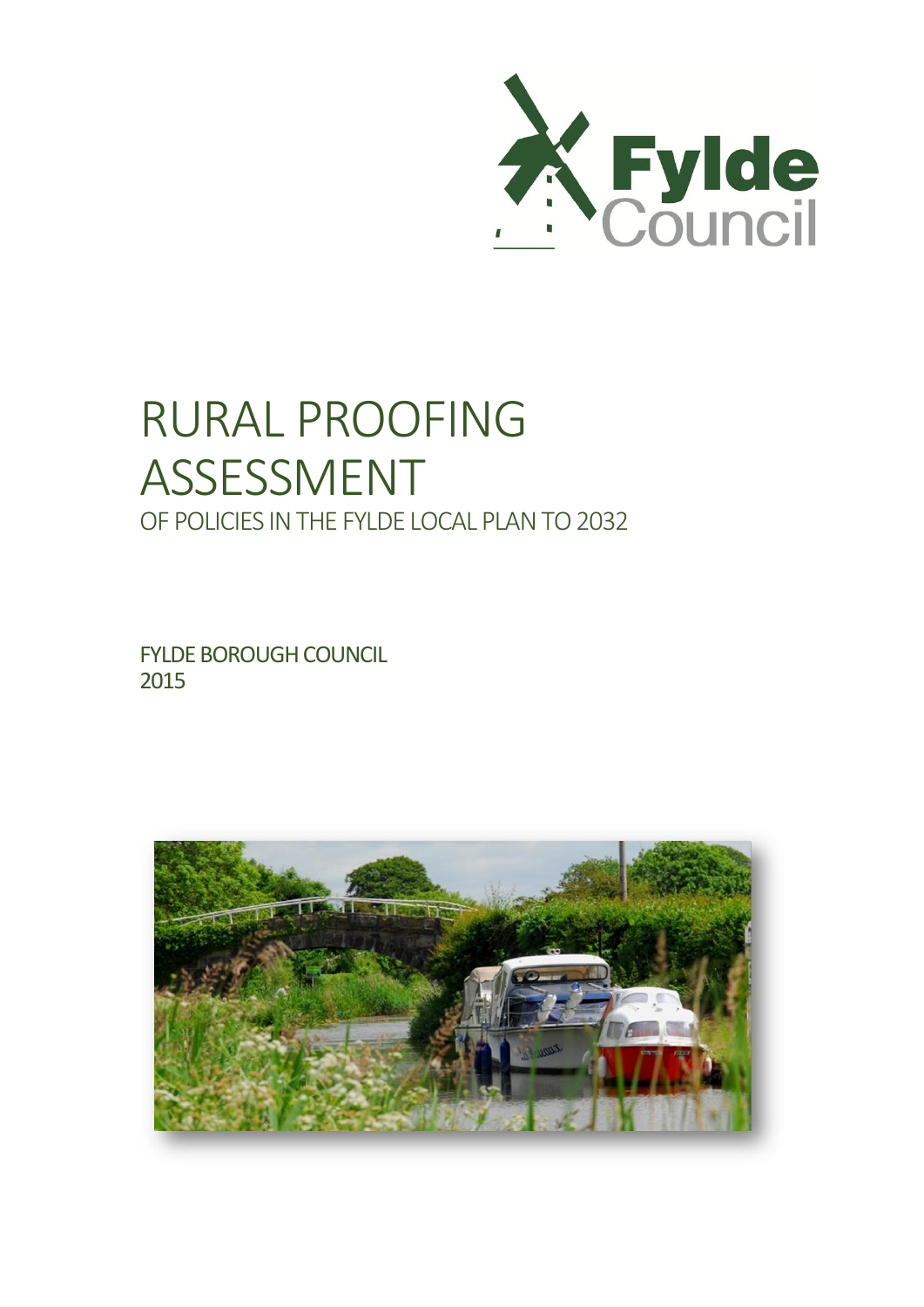## **Contact Information**

Planning Policy Department Fylde Borough Council Town Hall Lytham St Annes Lancashire FY8 1LW

Tel: 01253 658418 Email: planningpolicy@fylde.gov. uk

Website: [www.fylde.gov.uk/localplan/](http://www.fylde.gov.uk/localplan/)

Fylde Forum: www.fyldeforum.co.uk

#### Disclaimer

The factual information contained in this Rural Proofing Assessment is believed to be correct at the time of survey or publication and care has been taken to ensure accuracy. However, neither Fylde Borough Council nor any of its officers give any guarantee, warranty or representation in respect of any information contained within.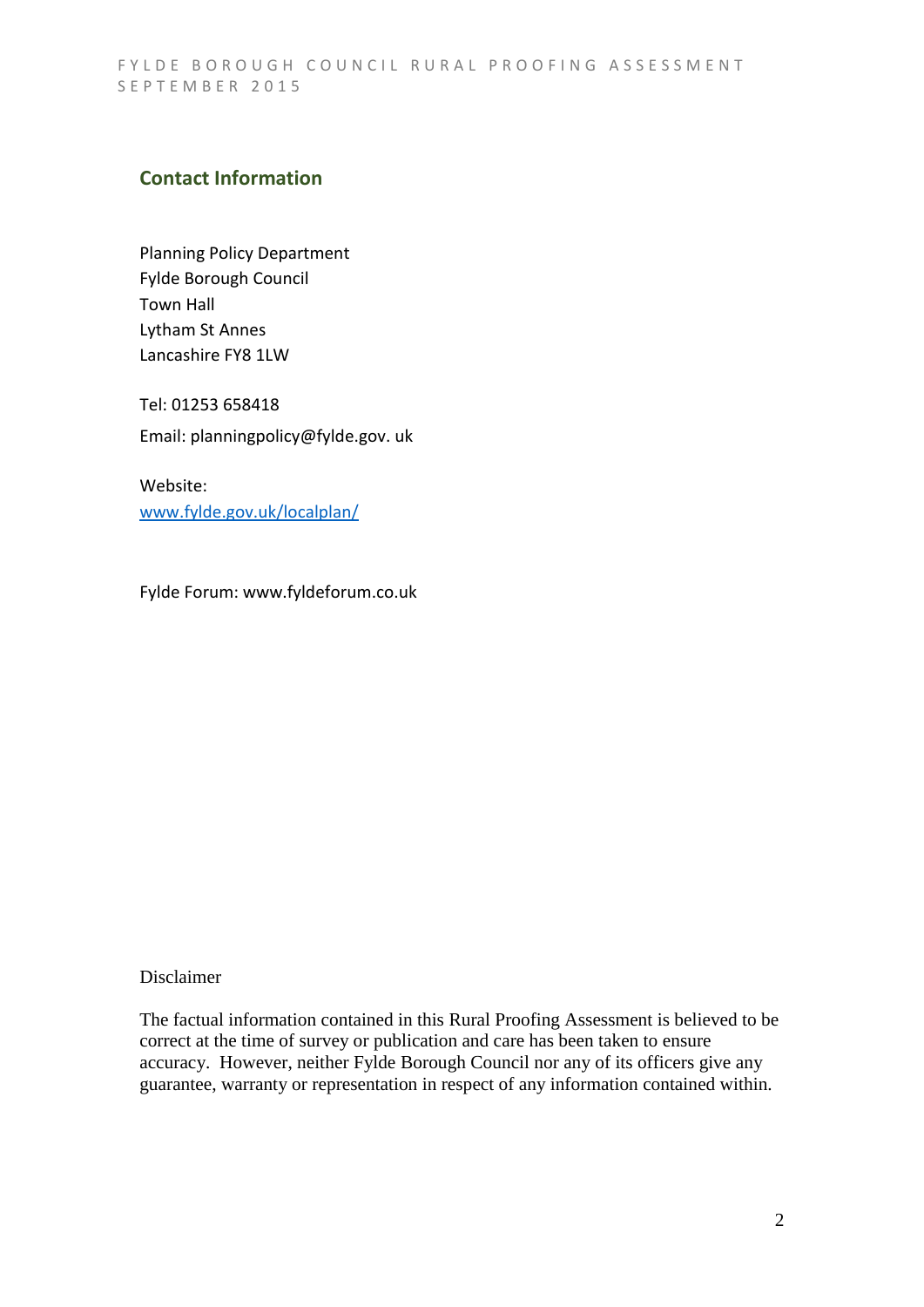## Contents:

- 1. Rural Proofing Assessment of Policies in the Fylde Local Plan to 2032
- 2. The Policy Development Process
- 3. Rural Proofing Policy Development
- 4. Impact on Rural Areas
- 5. Development at the Rural Settlements
- 6. Key findings from the Policy Assessments
- 7. Appendix: Policy Assessments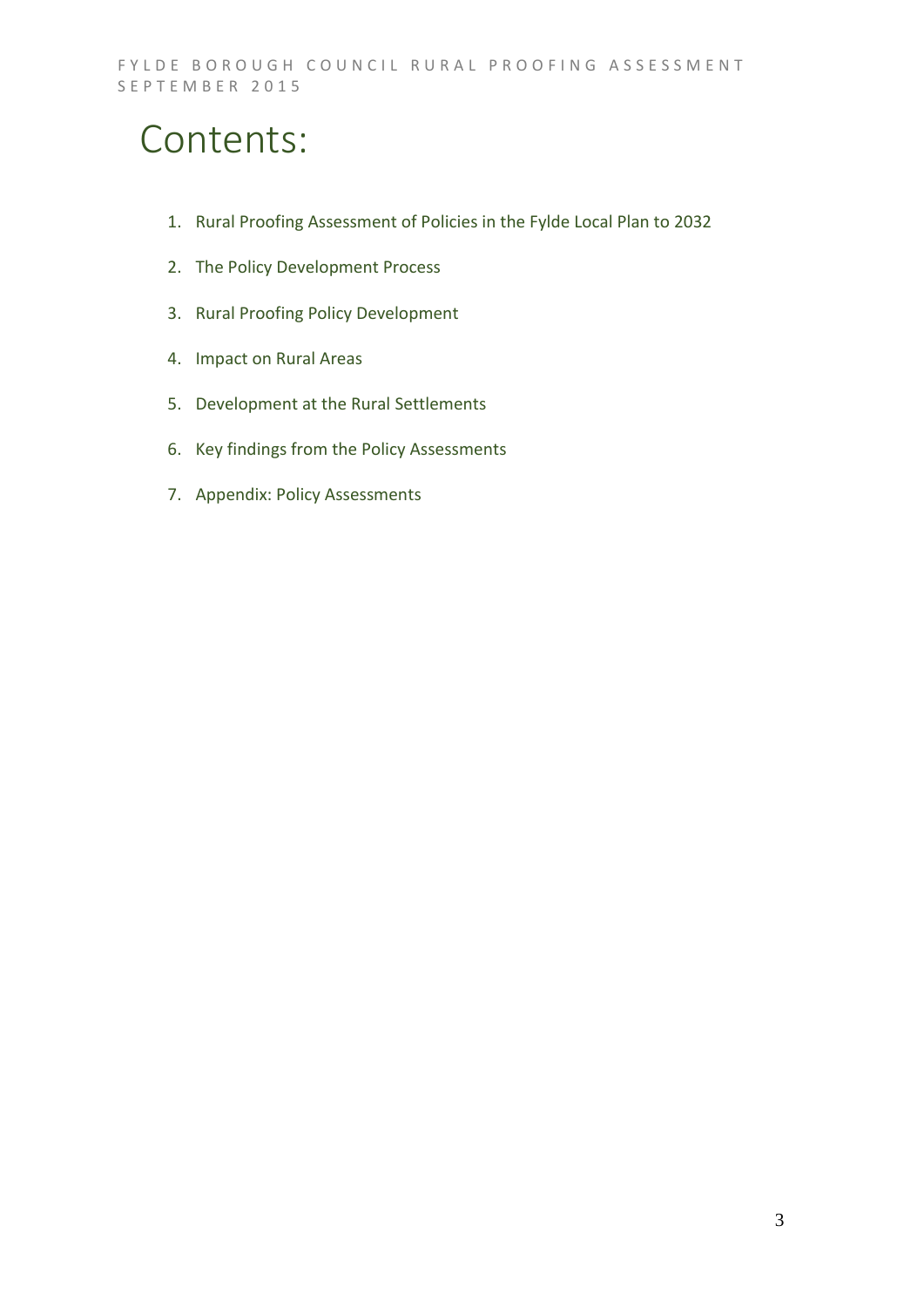## **1. Rural Proofing Assessment of Policies in the Fylde Local Plan to 2032**

1.1 Rural proofing is a commitment by the Government to ensure local policies take account of rural circumstances and needs, which is integral to policy making. It requires policy makers to ensure that the needs and interests of rural people, communities and businesses are properly considered in the development and implementation of all policies and programmes. Rural proofing takes on extra significance in Fylde, as a large proportion of the borough consists of rural areas.

1.2 As policies are developed, policy makers should:

- Consider whether their policy is likely to have a different impact in rural areas, because of particular circumstances or needs
- Make proper assessment of those impacts, if they are likely to be significant; and
- Adjust the policy where appropriate, with solutions to meet rural needs and circumstances

1.3 Rural proofing applies to all policies, programmes and initiatives as well as to both the design and delivery stages. There can be many challenges and barriers for people and communities in the rural areas, for their businesses, the services they receive and their quality of life. The Government is committed to making rural proofing a reality at both national and local levels. The Commission for Rural Communities (CRC) has published 'Rural Proofing Guidance' to help policy makers to minimise these challenges. In May 2009, it published a revised Rural Proofing Toolkit to help ensure that policies take account of rural circumstances and needs. The toolkit is designed to be used in conjunction with policy development processes like the Local Plan, alongside other appraisal systems, including Sustainable Action Plans and formal Impact Assessment processes.

1.4 In July 2013 the Department for Environment, Food and Rural Affairs (Defra) published an updated version of the CRC's Rural Proofing Toolkit. While the updated guidance material is applicable at all levels of Government, it is targeted mainly at national-level policy-makers, not least because the Government has no formal remit in requiring local level public sector organisations to rural proof their own policies and services.

## **2. The Policy Development Process**

2.1 The Rural Proofing Toolkit has been applied to all the policies contained in the draft Revised Preferred Option Fylde Local Plan to 2032. For each of the policies a "thinking rural" assessment has been made, which considers the following:

- What are the objectives of the proposed policy?
- What are its intended impacts or outcomes?
- Which areas, groups or organisations are supposed to benefit?
- What is the current situation and why is it not delivering the outcomes required?

2.2 The toolkit format invites policy makers to explore how to adjust policy options to produce the desired outcomes in rural areas or avoid/mitigate any undesirable impacts, especially where the impact in rural areas will be significantly different. This exercise may also highlight opportunities to maximise positive impacts in rural areas. It also establishes a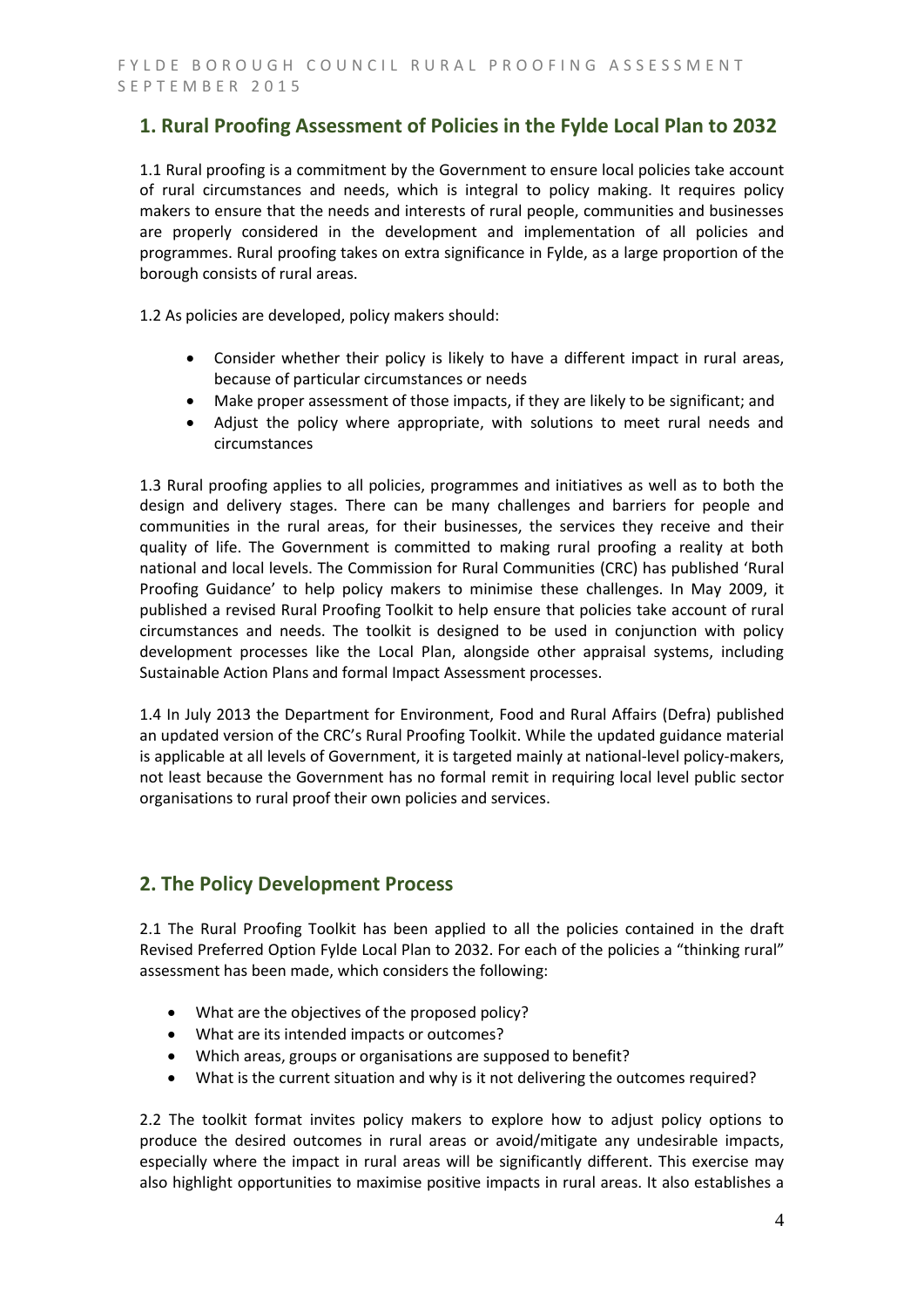baseline for monitoring change so that it is possible to evaluate the impact the policy is having, using appropriate data collection, and assess what is, or isn't being achieved.

### **3. Rural Proofing Policy Development**

3.1 The Rural Proofing Toolkit sets out 14 questions that can be used to determine whether initiatives (policies) are likely to encounter the challenges posed by rural circumstances. These questions are as follows:

- 1. Will the policy affect the availability of public and private services?
- 2. Will the policy rely on existing service outlets, such as schools, libraries and GP services?
- 3. Will the policy rely on the private sector or a public private partnership?
- 4. Will the cost of delivery be higher in rural areas where clients are more widely dispersed and economies of scale can be harder to achieve?
- 5. Will the policy rely on local institutions for delivery?
- 6. Will the policy affect travel needs or the ease/cost of travel?
- 7. Does the policy rely on infrastructure (e.g. broadband ICT, main roads, utilities) for delivery?
- 8. Will delivery of the policy be challenging at the 'edges' of administrative areas?
- 9. Is the policy dependent on new buildings or development sites?
- 10. Does the policy rely on communicating information to clients?
- 11. Will the policy impact on rural businesses, including the self-employed?
- 12. Will the policy affect land-based industries and, perhaps, rural economies and environments?
- 13. Will the policy affect people on low wages or in part-time or seasonal employment?
- 14. Will the policy target disadvantaged people or places?

3.2 Each policy was assessed by considering each of the questions in turn. For consistency, other than chapters referring to National Policy, The Development Strategy and Strategic Locations, each policy was assessed against each toolkit question but the results were collated under the relevant policy Chapter of the Local Plan and recorded in one template, under the 'Policies Assessment' contained in the Appendix. At the end of each policy chapter assessment there is a short summary, and this indicates whether the policies considered in their respected chapters has a positive impact (**+**), neutral impact (**+/-**) or a negative impact (**-**) on the rural areas.

## **4. Impact on Rural Areas**

4.1 The majority of the proposed strategic housing, employment and mixed use sites consist of sustainable settlement extensions. Development of these sites will impact on countryside areas, including the loss of some agricultural land. The Strategic Housing Land Availability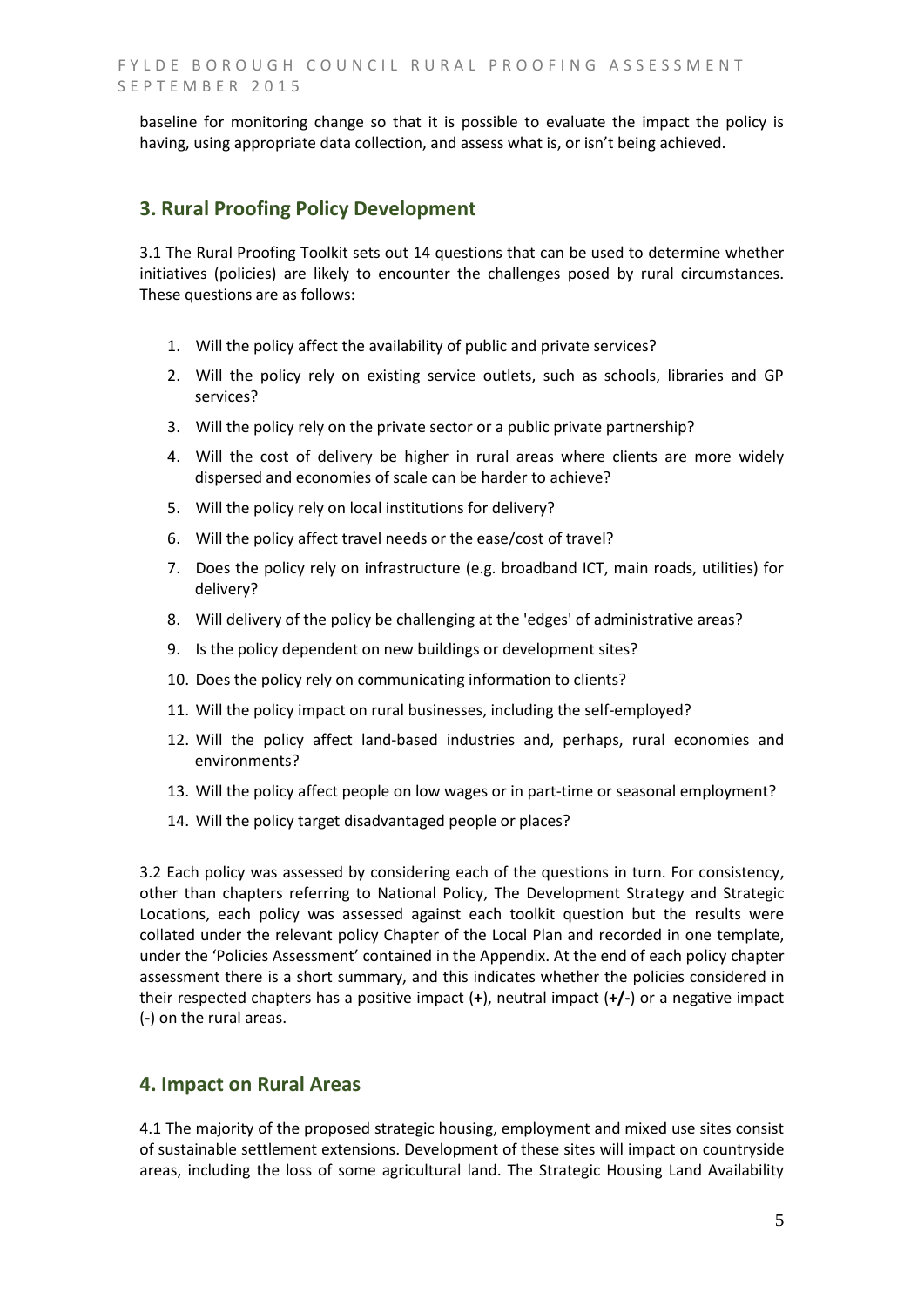Assessment (SHLAA) demonstrates that there is not enough land within the borough's settlements to meet the borough's housing requirement. Therefore, some sustainable settlement extensions will need to be considered for allocation. In accordance with Policy ENV1, these sites will be landscaped so that the quality of the landscape, in particular the views from the countryside, are protected.

4.2 Similarly, there is limited capacity within existing settlements for new employment development. The Employment Land and Premises Study (2012) indicates that the allocation of some employment sites adjacent to settlement boundaries will be necessary. The study considered sustainable locations for employment, having regard to accessibility, public transport, planning policy, environmental impact and viability. Again, sites on the edge of settlements will need to be landscaped to protect the views from surrounding areas.

4.3 In terms of protecting and enhancing the natural environment, development will need to protect and enhance features of nature conservation value, such as field ponds, hedgerows and trees, or if their loss is unavoidable, seek to replace such features. Again, this is in accordance with Policies ENV1 and ENV2.

4.4 Policy EC3 applies to all development proposals for employment opportunities. It applies to the development of employment land in the location referred to in Policy EC1 and elsewhere in the borough. Particular regard is to be had to how well an employment development can be integrated into its surroundings without causing unacceptable harm to its amenity. The SHLAA (updated 2015) and Employment Land and Premises Study (2012), both conclude that land outside existing settlement boundaries will need to be released to meet the borough's housing and employment land requirements, as well as some of Blackpool's employment requirement (i.e. 14Ha).

4.5 Paragraph 28 of the National Planning Policy framework (NPPF) states that local plans should support economic growth and expansion in the rural areas by taking a positive approach to sustainable new development. It goes on to say that local plans should promote the development and diversification of agricultural and other land based rural businesses. Sustainable agricultural diversification will be promoted as an important aspect of maintaining the rural economy. Rural businesses, tourism or recreational uses will also be encouraged.

## **5. Development within the Rural Settlements**

5.1 Based on the need to locate development within sustainable communities, a large proportion of new development is focussed on the Strategic Locations for Development. Whilst it is not sustainable to enable too much development within the rural areas, some development will benefit the rural areas by providing housing, improving transport services and by supporting the rural economy.

5.2 Sustainable development is at the heart of planning. Within Fylde, it has a role of reinforcing the distinction between urban and rural, protecting the natural environment, conserving and enhancing the historic environment and local character, supporting local agriculture and enabling the economic and social growth of the key settlements. It is important that communities of different scales are created and linked together by sustainable transport infrastructures. Policy S1 of the Revised Preferred Option separates the rural settlements into 2 tiers. Tier 1 relates to the larger rural villages of Elswick,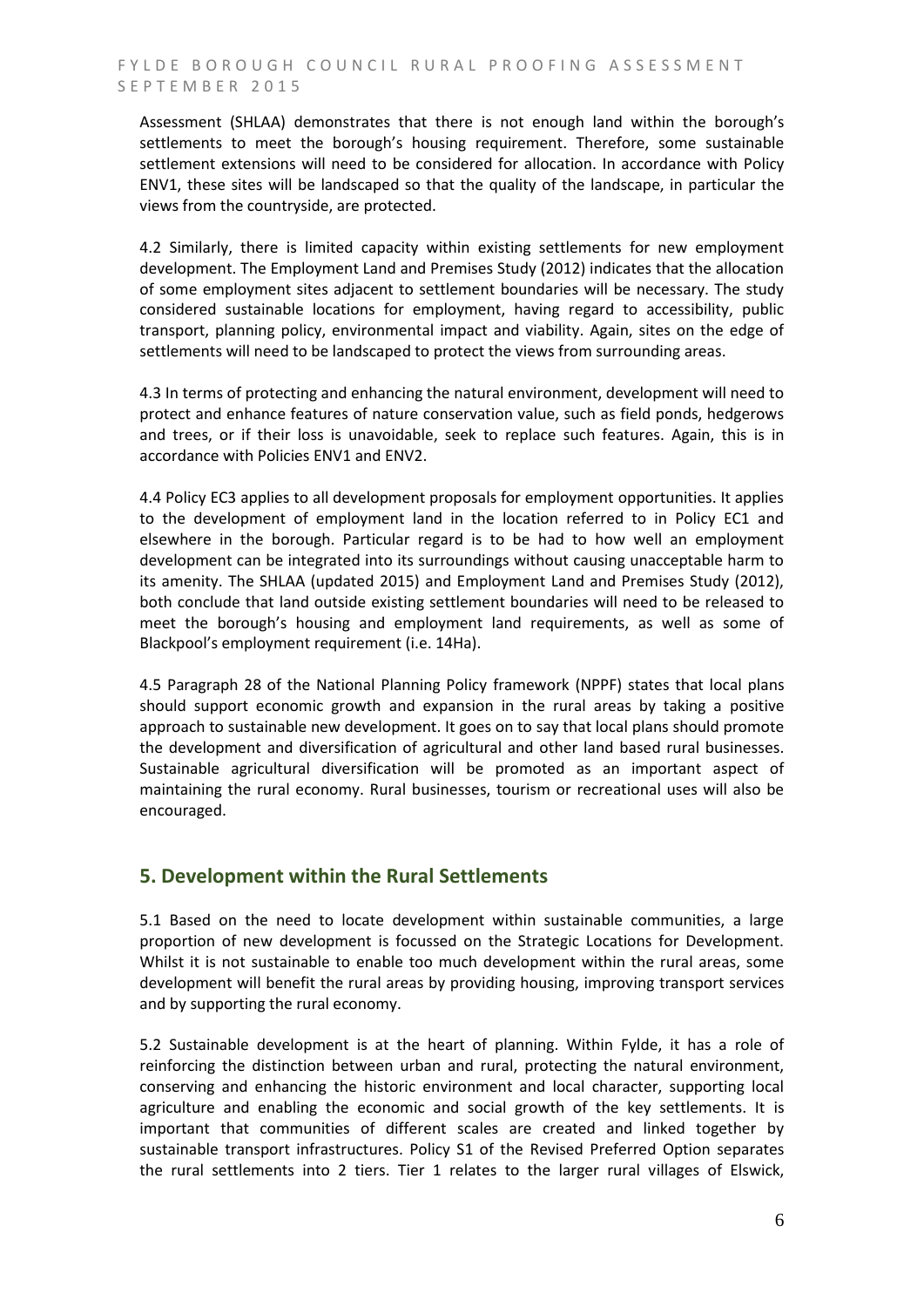Newton, Staining and Wrea Green, and tier 2 relates to the smaller villages of Clifton, Singleton and Weeton. Within the rural areas, development will be restricted to these two tiers, except where development involves a like-for-like re-development of an existing property, the appropriate re-use of an existing building or minor infill development.

5.3 Development will be permitted within the limits of the rural settlement boundaries where it is consistent with other policies in the Local Plan.

## **6. Key findings from the Policy Assessments**

6.1 The majority of the policies in the Local Plan apply to both rural and urban areas. Such policies will generally have a larger impact on urban areas as more development is proposed in this area e.g. Policy T4 Parking Standards, which will be applied to new development across the borough.

6.2 Some policies will impact upon rural areas more significantly, e.g. Policies GD3, GD4 and GD5, which relate specifically to development in rural areas and have been designed to support existing services and provide new services and infrastructure. However, due to the lack of brownfield sites within the borough a considerable amount of greenfield land will be required to deliver a large proportion of the council's proposed development outside existing settlement boundaries. This will result in the loss of some agricultural land that could indirectly have a negative impact on rural employment. However, new development in rural villages will provide much needed market and affordable housing and new employment.

6.3 Policies ENV1 and ENV2 seek to mitigate impacts upon landscape and biodiversity through measures outlined in the policy.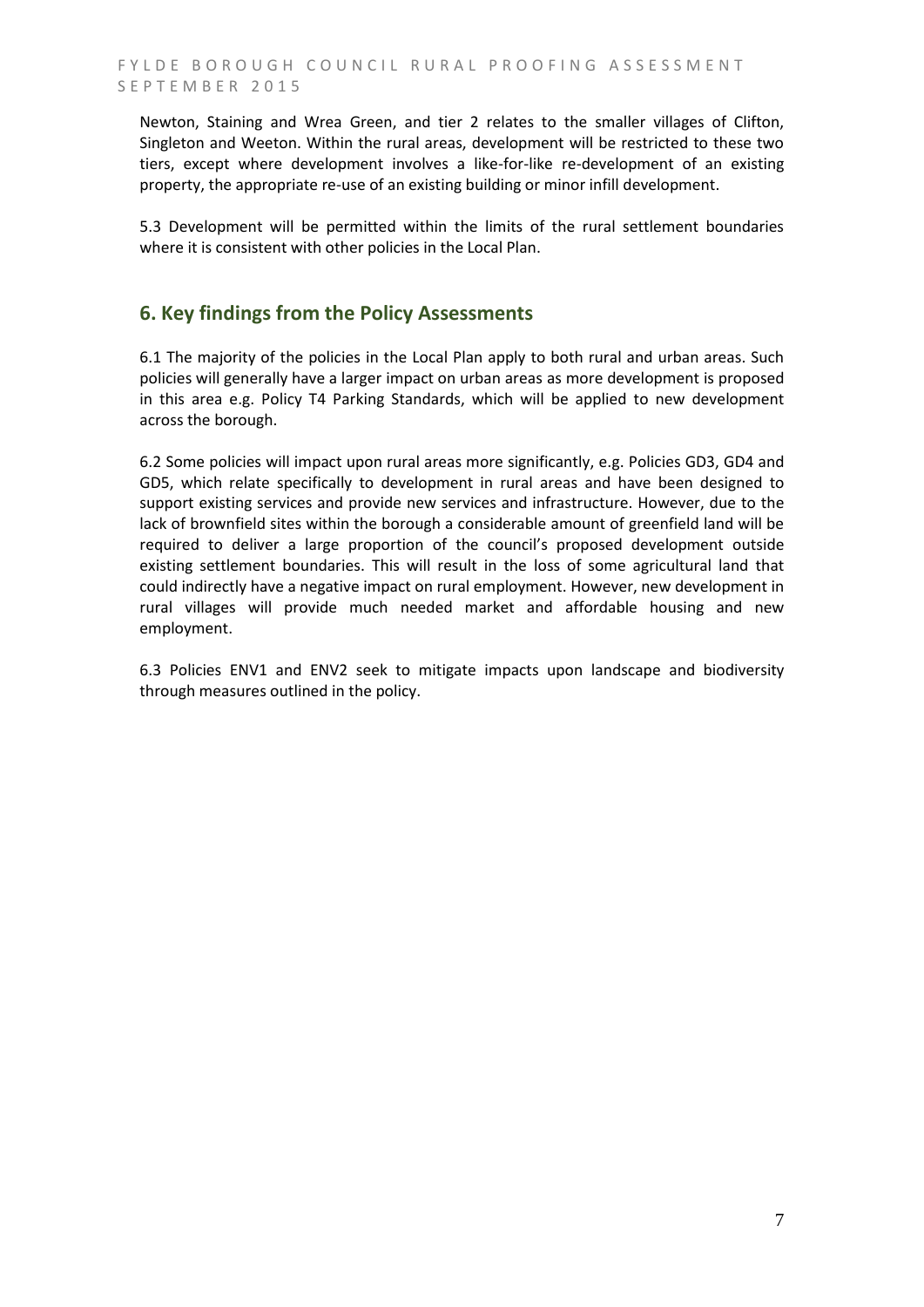## **Appendix: Policy Assessments**

## **Chapter 5: National Policy**

The National Planning Policy Framework (NPPF) came into effect in March 2012. All development within Fylde will be assessed against the framework, unless the Development Plan (including the Local Plan and relevant Neighbourhood Development Plan) sets out an exception.

| <b>Rural Proofing Question</b>                                                                                                                      | <b>Fylde Considerations</b>                                                                                                                                                                                                                                                                                                                                                       |
|-----------------------------------------------------------------------------------------------------------------------------------------------------|-----------------------------------------------------------------------------------------------------------------------------------------------------------------------------------------------------------------------------------------------------------------------------------------------------------------------------------------------------------------------------------|
| 1. Will the policy affect the<br>availability of public and private<br>services?                                                                    | The policy will support existing services and the provision of new services.                                                                                                                                                                                                                                                                                                      |
| 2. Will the policy rely on existing<br>service outlets, such as schools,<br>libraries and GP surgeries?                                             | New services will be required in some areas to support additional<br>development.                                                                                                                                                                                                                                                                                                 |
| 3. Will the policy rely on the<br>private sector or a public /<br>private partnership?                                                              | Yes, development partnerships with agents, developers, housing<br>associations, land-owners and funding organisations.                                                                                                                                                                                                                                                            |
| 4. Will the cost of delivery be<br>higher in rural areas where<br>clients are more dispersed and<br>economies of scale can be<br>harder to achieve? | Yes, especially as there are likely to be fewer/smaller sites available for new<br>housing in rural areas, and this will affect economies of scale.                                                                                                                                                                                                                               |
| 5. Will the policies rely on local<br>institutions for delivery?                                                                                    | No                                                                                                                                                                                                                                                                                                                                                                                |
| 6. Will the policy affect travel<br>needs or the ease / cost of<br>travel?                                                                          | On the one hand, new development in the rural areas will increase the<br>amount of people travelling to other areas for certain services. On the<br>other hand, new development in much of the rural area will support<br>existing and new services and facilities in the villages, and could potentially<br>support improved public transport services through increased demand. |
| 7. Does the policy rely on<br>infrastructure (e.g. broadband,<br>ICT, main roads, utilities) for<br>delivery?                                       | New infrastructure will be required in some areas to support additional<br>development.                                                                                                                                                                                                                                                                                           |
| 8. Will the delivery of the policy<br>be challenging at the edge of<br>administrative areas?                                                        | No                                                                                                                                                                                                                                                                                                                                                                                |
| 9. Is the policy dependent on<br>new buildings or development<br>sites?                                                                             | Yes. The Local Plan will allocate sites for sustainable development in the<br>rural villages.                                                                                                                                                                                                                                                                                     |
| 10. Does the policy rely on<br>communicating information to                                                                                         | No                                                                                                                                                                                                                                                                                                                                                                                |

#### **Policy NP1: Presumption in favour of sustainable development**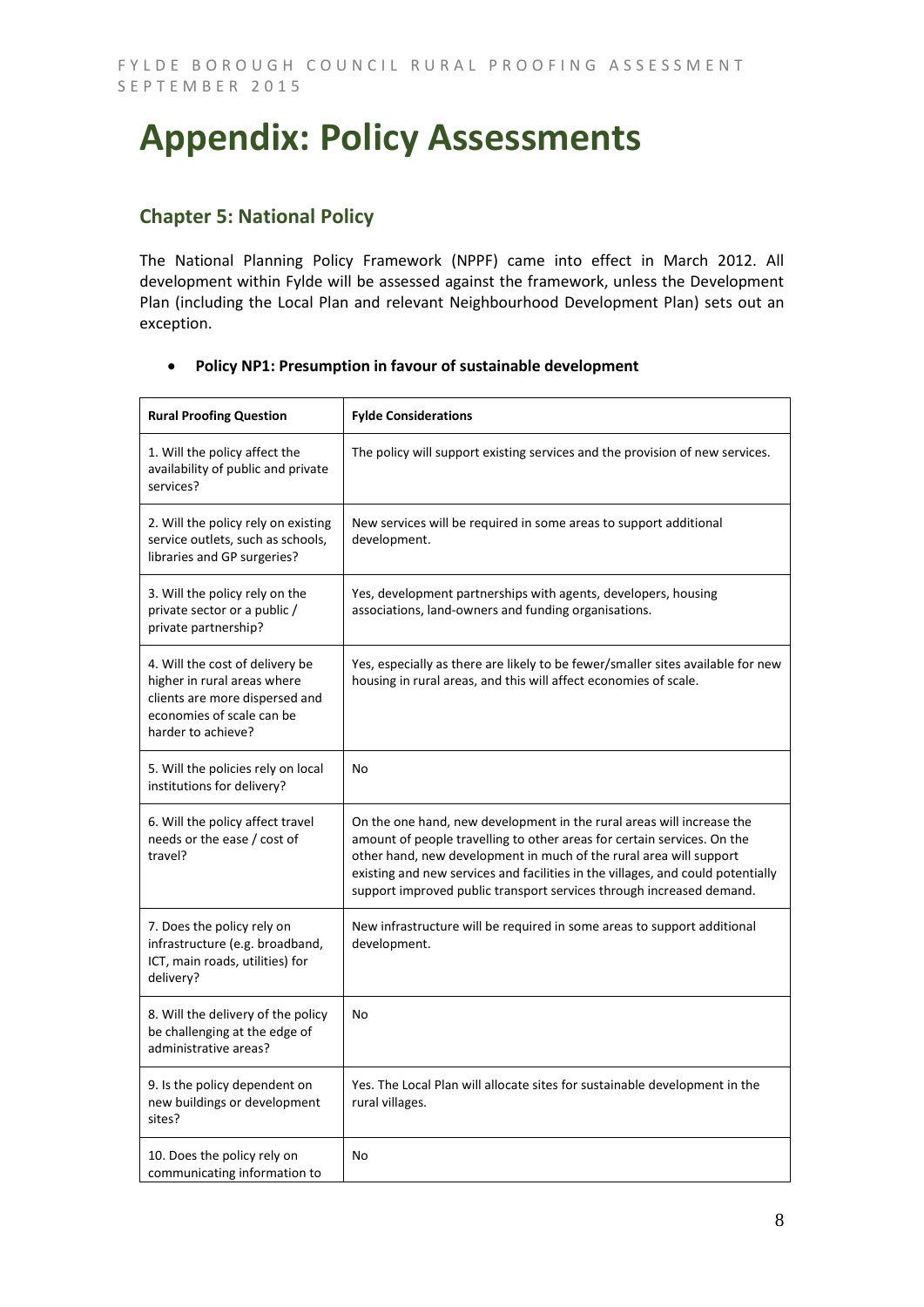FYLDE BOROUGH COUNCIL RURAL PROOFING ASSESSMENT SEPTEMBER 2015

| clients?                                                                                                   |                                                                                                                                                                                                                                                                                            |
|------------------------------------------------------------------------------------------------------------|--------------------------------------------------------------------------------------------------------------------------------------------------------------------------------------------------------------------------------------------------------------------------------------------|
| 11. Will the policy impact on<br>rural businesses, including the<br>self-employed?                         | New development will support appropriate investment in infrastructure<br>that could benefit rural businesses.                                                                                                                                                                              |
| 12. Will the policy affect land-<br>based industries and, perhaps,<br>rural economies and<br>environments? | New development will have a positive impact on rural economies, although<br>the potential for new employment land at the rural villages is much smaller<br>than at the urban areas.                                                                                                        |
| 13. Will the policy affect people<br>on low wages or in part-time or<br>seasoned employment?               | No                                                                                                                                                                                                                                                                                         |
| 14. Will the policy target<br>disadvantaged people or places?                                              | No                                                                                                                                                                                                                                                                                         |
| Summary                                                                                                    | This policy takes a positive approach that reflects the presumption in<br>favour of sustainable development. New development will support existing<br>services and the provision of new services and infrastructure throughout<br>the borough, including the rural areas. Overall score: + |

## **Chapter 6: The Development Strategy**

Due to Fylde Borough Council's location, in particular its boarders with Blackpool, Preston and Wyre, the role that these neighbouring areas play in providing accessible services to the population of Fylde has been taken into account through establishing a development strategy and setting out the settlement hierarchy. The following two policies from Chapter 6 of the draft Revised Preferred Option Fylde Local Plan to 2032 have been considered in line with the Rural Proofing toolkit.

- **Policy S1: The Proposed Settlement Hierarchy**
- **Policy DLF1: Development Locations for Fylde**

| <b>Rural Proofing Question</b>                                                                                                                      | <b>Fylde Considerations</b>                                                                                                                        |
|-----------------------------------------------------------------------------------------------------------------------------------------------------|----------------------------------------------------------------------------------------------------------------------------------------------------|
| 1. Will the policy affect the<br>availability of public and private<br>services?                                                                    | Yes the policies will support existing services and due to new development<br>should enhance provision of new services within the rural areas.     |
| 2. Will the policy rely on existing<br>service outlets, such as schools,<br>libraries and GP surgeries?                                             | Yes, however new services will be required in some areas to support<br>additional development.                                                     |
| 3. Will the policy rely on the<br>private sector or a public /<br>private partnership?                                                              | Yes, development partnerships with agents, developers, housing<br>associations, land-owners and funding organisations.                             |
| 4. Will the cost of delivery be<br>higher in rural areas where<br>clients are more dispersed and<br>economies of scale can be<br>harder to achieve? | Yes especially as there are likely to be fewer/smaller sites available for new<br>housing in rural areas, and this will affect economies of scale. |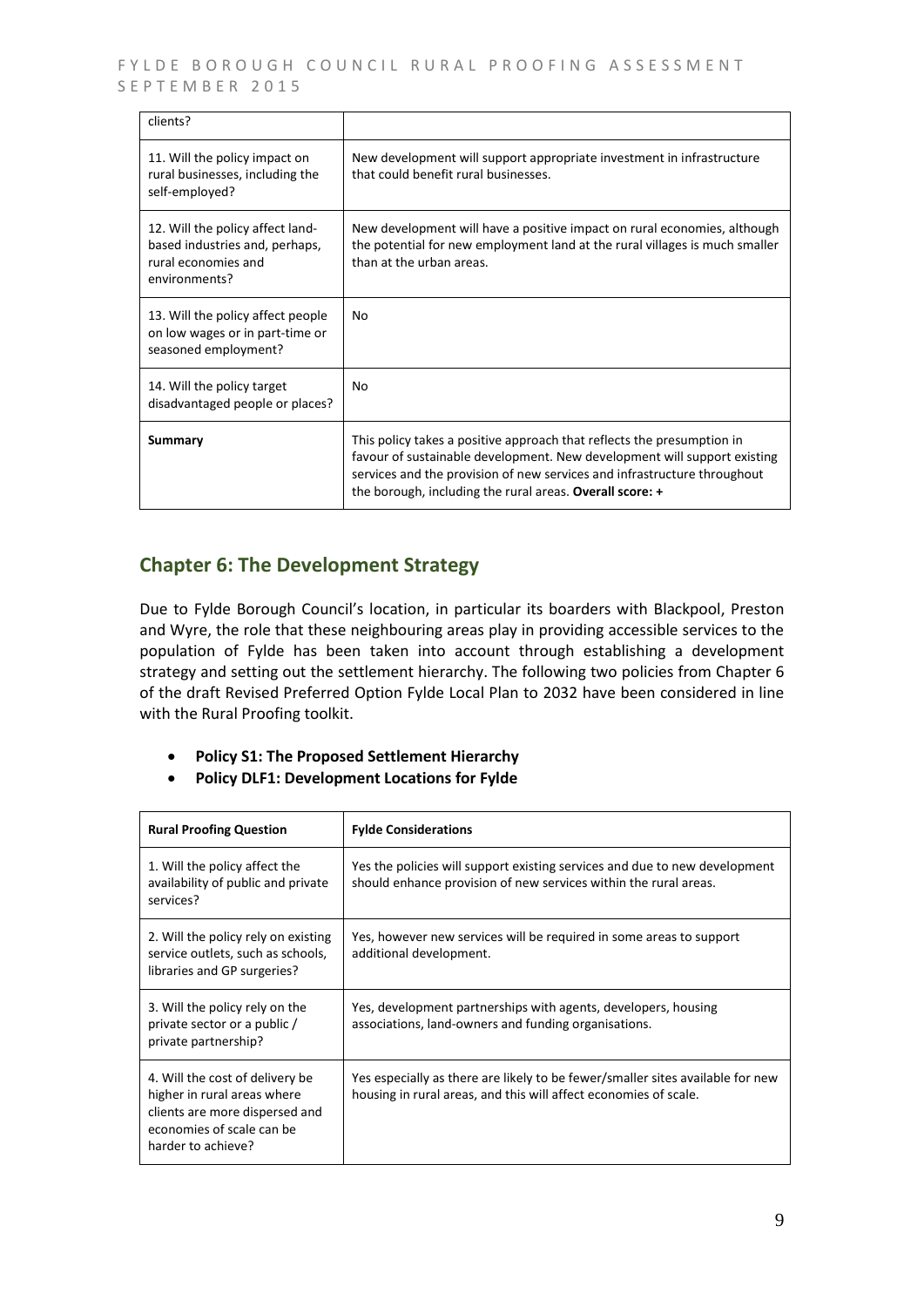#### FYLDE BOROUGH COUNCIL RURAL PROOFING ASSESSMENT SEPTEMBER 2015

| 5. Will the policies rely on local<br>institutions for delivery?                                              | No                                                                                                                                                                                                                                                                                                                                                                 |
|---------------------------------------------------------------------------------------------------------------|--------------------------------------------------------------------------------------------------------------------------------------------------------------------------------------------------------------------------------------------------------------------------------------------------------------------------------------------------------------------|
| 6. Will the policy affect travel<br>needs or the ease / cost of<br>travel?                                    | Yes and no. New development in the rural areas will increase the amount<br>of people travelling to other areas for certain services. However, new<br>development in much of the rural area will support existing and new<br>services and facilities in the villages, and could potentially support<br>improved public transport services through increased demand. |
| 7. Does the policy rely on<br>infrastructure (e.g. broadband,<br>ICT, main roads, utilities) for<br>delivery? | New infrastructure will be required in some areas to support additional<br>development.                                                                                                                                                                                                                                                                            |
| 8. Will the delivery of the policy<br>be challenging at the edge of<br>administrative areas?                  | The Local Plan proposes some employment and mixed use development<br>close to the boundary between Fylde and Blackpool, therefore delivery will<br>require co-operation under the duty to so-operate.                                                                                                                                                              |
| 9. Is the policy dependent on<br>new buildings or development<br>sites?                                       | Yes, the Local Plan will allocate sites in and around rural villages. However,<br>development will be restricted to the rural villages of Clifton, Elswick,<br>Newton, Singleton, Staining, Weeton and Wrea Green.                                                                                                                                                 |
| 10. Does the policy rely on<br>communicating information to<br>clients?                                       | Yes, it is important that members of the public, developers and other<br>stakeholders are aware of the settlement hierarchy and location of<br>allocated sites.                                                                                                                                                                                                    |
| 11. Will the policy impact on<br>rural businesses, including the<br>self-employed?                            | Yes new development has the potential to support appropriate investment<br>in infrastructure that could benefit rural businesses.                                                                                                                                                                                                                                  |
| 12. Will the policy affect land-<br>based industries and, perhaps,<br>rural economies and<br>environments?    | Yes, new development will have a positive impact on rural economies,<br>although the potential for new employment land within rural areas and<br>villages is likely to be much smaller than within, and adjacent to the urban<br>areas.                                                                                                                            |
| 13. Will the policy affect people<br>on low wages or in part-time or<br>seasoned employment?                  | No                                                                                                                                                                                                                                                                                                                                                                 |
| 14. Will the policy target<br>disadvantaged people or places?                                                 | No                                                                                                                                                                                                                                                                                                                                                                 |
| Summary                                                                                                       | These policies in Chapter 6 of the draft Fylde Local Plan to 2032 set out the<br>location for proposed new development both for strategic and non-<br>strategic sites. New development will support existing services and the<br>provision of new services and infrastructure throughout the borough,<br>including rural areas. Overall Score: +                   |

## **Chapter 7: Strategic Locations for Development, Strategic Development Sites and Non-Strategic development Sites**

Four strategic locations for development have been identified within the Revised Preferred Option Local Plan to 2032:

- 1. Lytham and St Annes
- 2. The Fylde-Blackpool Periphery
- 3. Warton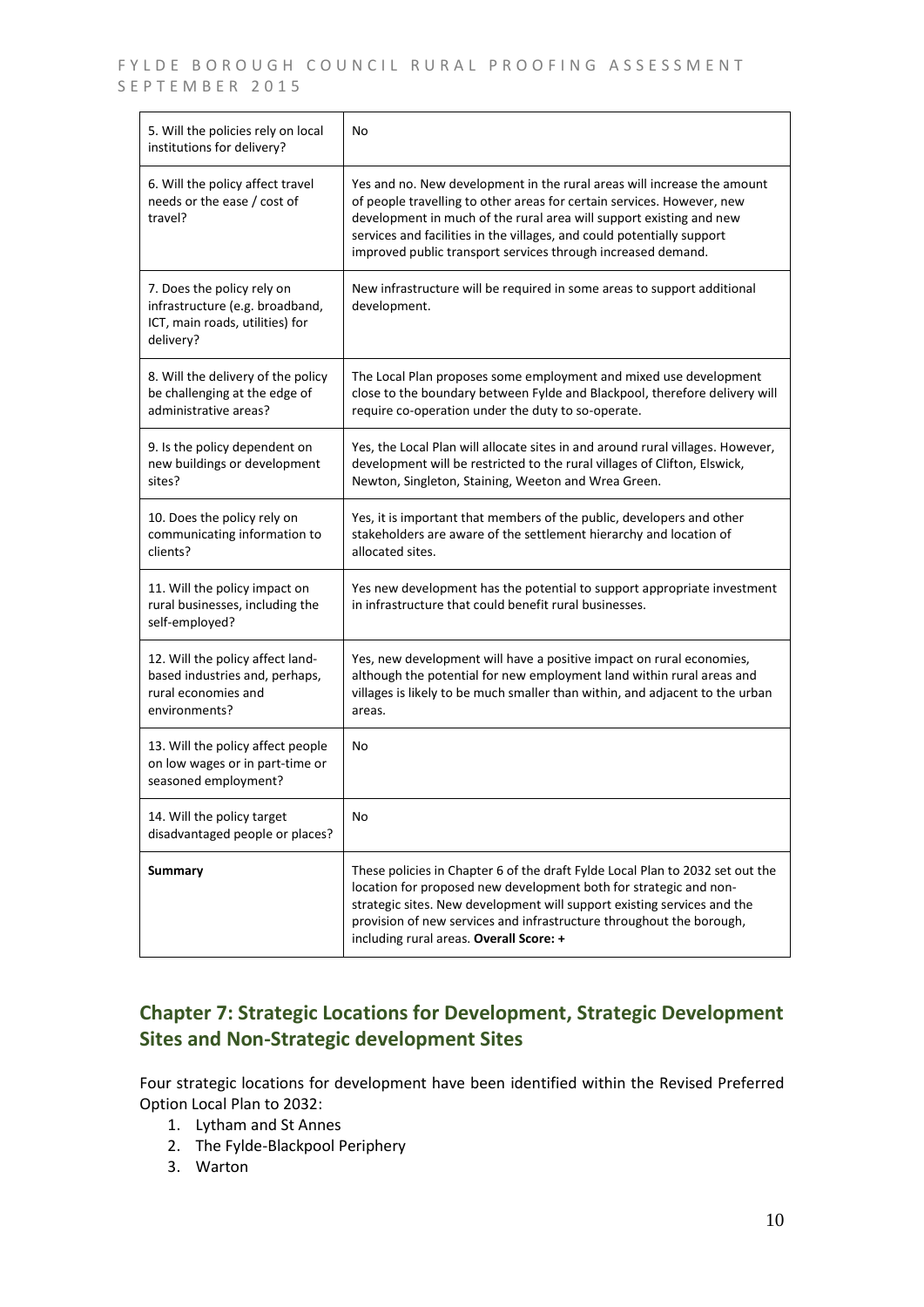#### 4. Kirkham and Wesham

These strategic development sites comprise of land for homes, employment, commercial and leisure uses. Development of these sites will help ensure that the plan's Development Strategy, vision and strategic objectives are achieved in order to accommodate the level of growth required within the lifetime of the Local Plan. Each policy in Chapter 7 has been considered on a one to one basis in line with the Rural Proofing toolkit.

#### **Policy M1: Masterplanning the Strategic Locations for Development**

| <b>Rural Proofing Question</b>                                                                                                                      | <b>Fylde Considerations</b>                                                                                                                                                                    |
|-----------------------------------------------------------------------------------------------------------------------------------------------------|------------------------------------------------------------------------------------------------------------------------------------------------------------------------------------------------|
| 1. Will the policy affect the<br>availability of public and private<br>services?                                                                    | The policy will facilitate the improvement/provision of public<br>transport/affordable housing and other services across the borough.                                                          |
| 2. Will the policy rely on existing<br>service outlets, such as schools,<br>libraries and GP surgeries?                                             | Yes the policy will rely on existing services, but will facilitate the<br>improvement/provision of public transport and other services which will<br>also benefit the surrounding rural areas. |
| 3. Will the policy rely on the<br>private sector or a public /<br>private partnership?                                                              | Yes, development partnerships with agents, developers, housing<br>associations, land-owners and funding organisations.                                                                         |
| 4. Will the cost of delivery be<br>higher in rural areas where<br>clients are more dispersed and<br>economies of scale can be<br>harder to achieve? | Potentially yes, especially as there are likely to be fewer/smaller sites<br>available for new housing in rural areas, and this will affect economies of<br>scale.                             |
| 5. Will the policies rely on local<br>institutions for delivery?                                                                                    | No                                                                                                                                                                                             |
| 6. Will the policy affect travel<br>needs or the ease / cost of<br>travel?                                                                          | Yes, this policy has the potential to facilitate the improvement/provision of<br>public transport services in the rural areas.                                                                 |
| 7. Does the policy rely on<br>infrastructure (e.g. broadband,<br>ICT, main roads, utilities) for<br>delivery?                                       | New infrastructure will be required in some areas to support additional<br>development.                                                                                                        |
| 8. Will the delivery of the policy<br>be challenging at the edge of<br>administrative areas?                                                        | The delivery of some development sites will require co-operation under the<br>duty to co-operate.                                                                                              |
| 9. Is the policy dependent on<br>new buildings or development<br>sites?                                                                             | Yes, the Local Plan will allocate sites in and around rural villages.                                                                                                                          |
| 10. Does the policy rely on<br>communicating information to<br>clients?                                                                             | Yes, it is important that residents, developers and other stakeholders are<br>aware of the strategic locations and requirements for master planning.                                           |
| 11. Will the policy impact on<br>rural businesses, including the<br>self-employed?                                                                  | Yes new development will support rural businesses and the self-employed<br>by providing new customers. However, the policy will also result in the loss<br>of some agricultural land.          |
| 12. Will the policy affect land-<br>based industries and, perhaps,                                                                                  | Yes and no, new development will have a positive impact on rural<br>economies, although the potential for new employment land within rural                                                     |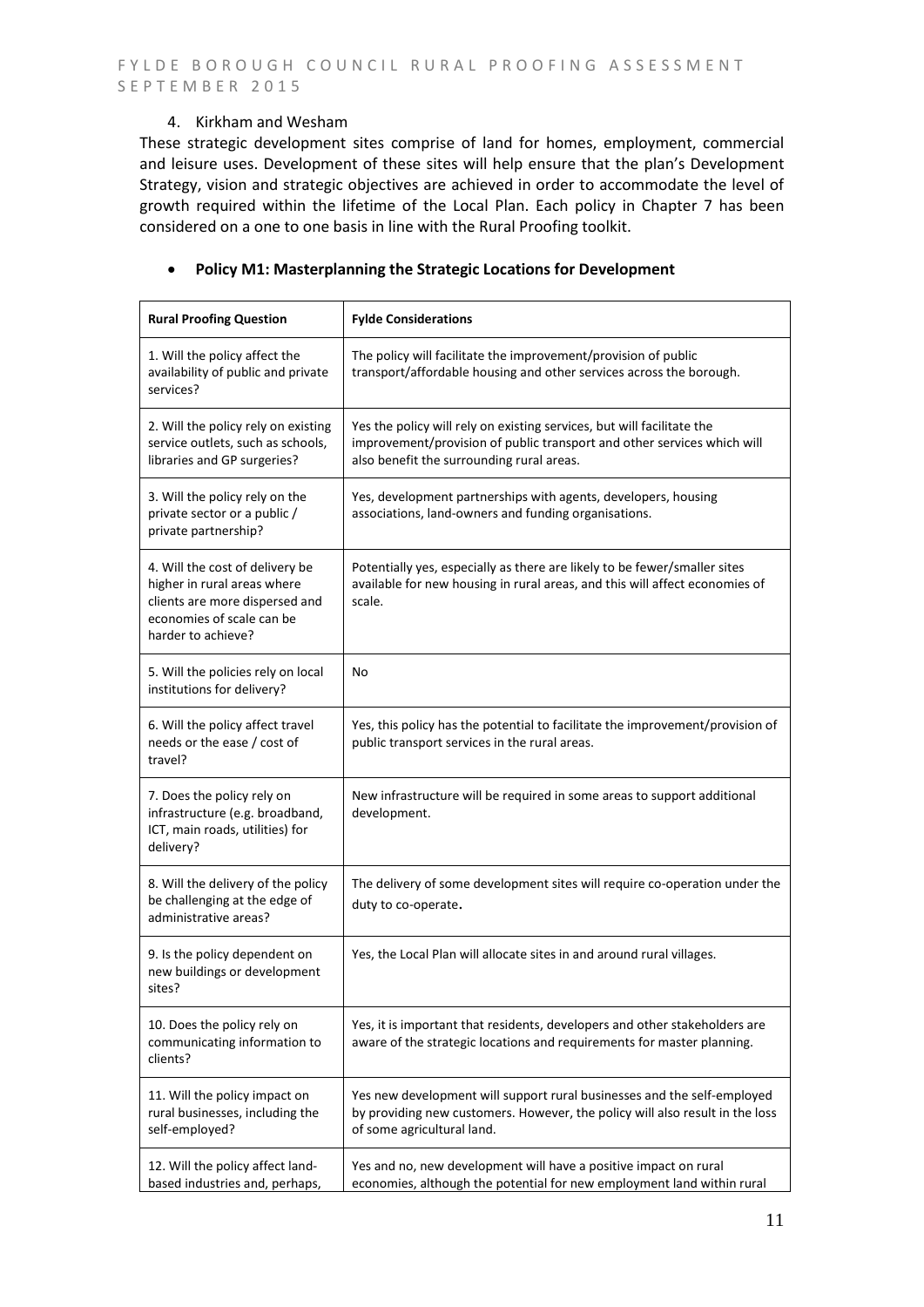| rural economies and<br>environments?                                                         | areas and villages is likely to be much smaller than within the urban areas.<br>The policy will however, result in the loss of some agricultural land.                                                                                                                                                                                                                                                                                    |
|----------------------------------------------------------------------------------------------|-------------------------------------------------------------------------------------------------------------------------------------------------------------------------------------------------------------------------------------------------------------------------------------------------------------------------------------------------------------------------------------------------------------------------------------------|
| 13. Will the policy affect people<br>on low wages or in part-time or<br>seasoned employment? | Overall no, however, the policy will result in the loss of some agricultural<br>land, and could therefore result in the loss of rural employment.                                                                                                                                                                                                                                                                                         |
| 14. Will the policy target<br>disadvantaged people or places?                                | No                                                                                                                                                                                                                                                                                                                                                                                                                                        |
| Summary                                                                                      | This policy proposes a masterplan for the strategic locations for<br>development across the borough, this includes development in the existing<br>countryside, which will result in the loss of some agricultural land and as<br>such has the potential to impact on associated employment. However, any<br>new development will support the provision of new infrastructure and<br>services for rural communities.<br>Overall Score: +/- |

## **Policy SL1: Lytham and St Annes Strategic Location for Development**

| <b>Rural Proofing Question</b>                                                                                                                      | <b>Fylde Considerations</b>                                                                                                                                                                                                                                  |
|-----------------------------------------------------------------------------------------------------------------------------------------------------|--------------------------------------------------------------------------------------------------------------------------------------------------------------------------------------------------------------------------------------------------------------|
| 1. Will the policy affect the<br>availability of public and private<br>services?                                                                    | The policy will facilitate the improvement/provision of public transport and<br>other services in Lytham and St Annes.                                                                                                                                       |
| 2. Will the policy rely on existing<br>service outlets, such as schools,<br>libraries and GP surgeries?                                             | The policy will rely on services in the urban areas of Lytham and St Annes,<br>rather than rural services. The policy could facilitate the<br>improvement/provision of public transport and other services, and these<br>could also benefit the rural areas. |
| 3. Will the policy rely on the<br>private sector or a public /<br>private partnership?                                                              | Yes, at the Lytham and St Annes strategic location.                                                                                                                                                                                                          |
| 4. Will the cost of delivery be<br>higher in rural areas where<br>clients are more dispersed and<br>economies of scale can be<br>harder to achieve? | No, as the policy is for the strategic location of Lytham and St Annes.                                                                                                                                                                                      |
| 5. Will the policies rely on local<br>institutions for delivery?                                                                                    | No, as the policy is for the strategic location of Lytham and St Annes.                                                                                                                                                                                      |
| 6. Will the policy affect travel<br>needs or the ease / cost of<br>travel?                                                                          | N/A                                                                                                                                                                                                                                                          |
| 7. Does the policy rely on<br>infrastructure (e.g. broadband,<br>ICT, main roads, utilities) for<br>delivery?                                       | New infrastructure will be required to support additional development at<br>Lytham and St Annes, and some of this infrastructure could benefit the<br>rural areas, such as improved broad band and new roads.                                                |
| 8. Will the delivery of the policy<br>be challenging at the edge of<br>administrative areas?                                                        | No                                                                                                                                                                                                                                                           |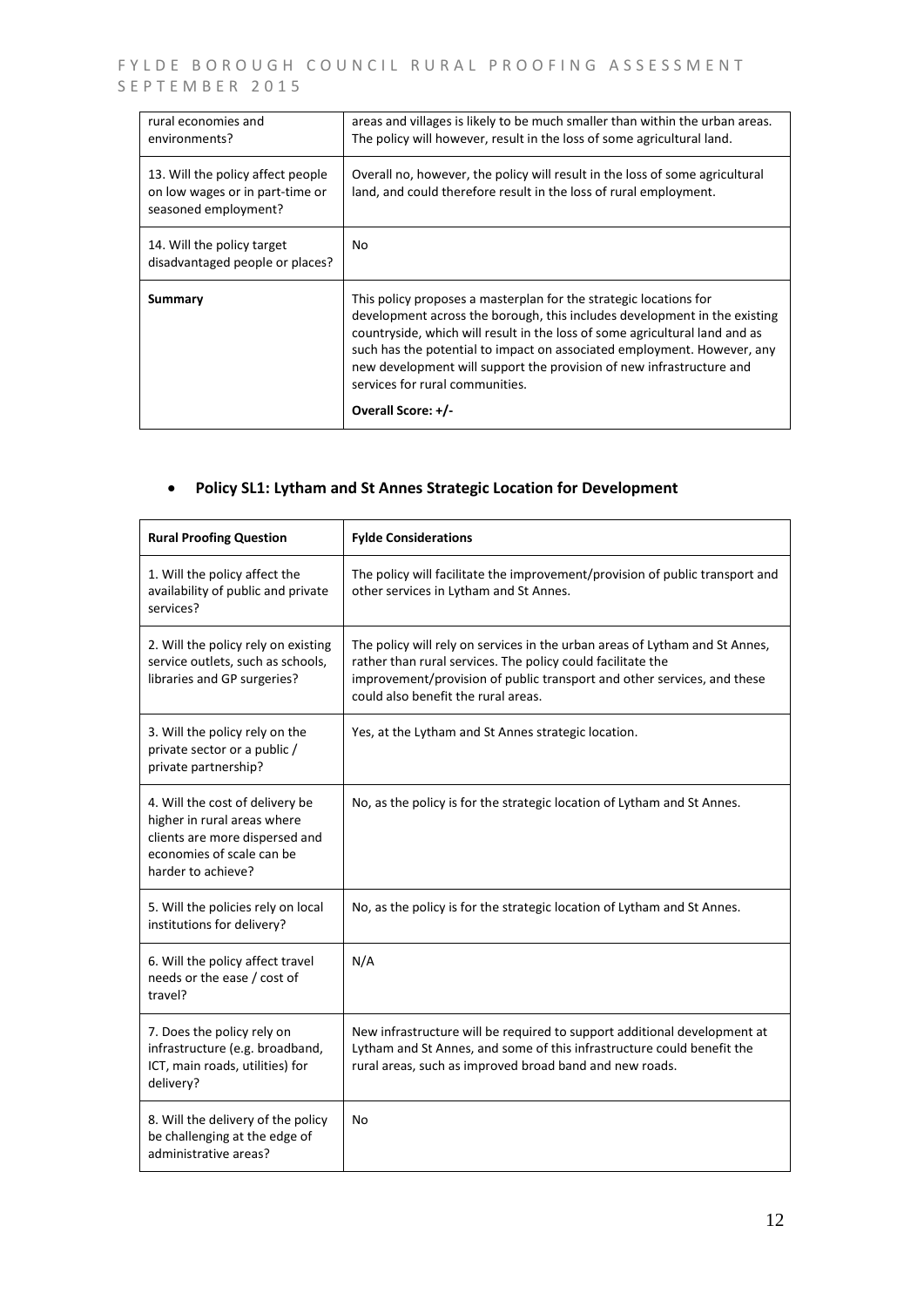| 9. Is the policy dependent on<br>new buildings or development<br>sites?                                    | Yes, with the majority of development taking place on greenfield sites<br>adjacent to St Annes.                                                                                                                                                                                                                                                                                  |
|------------------------------------------------------------------------------------------------------------|----------------------------------------------------------------------------------------------------------------------------------------------------------------------------------------------------------------------------------------------------------------------------------------------------------------------------------------------------------------------------------|
| 10. Does the policy rely on<br>communicating information to<br>clients?                                    | Yes, it is important that members of the public, developers and other<br>stakeholders are aware of the strategic locations and requirements.                                                                                                                                                                                                                                     |
| 11. Will the policy impact on<br>rural businesses, including the<br>self-employed?                         | New development will support appropriate investment in infrastructure<br>that could benefit rural businesses. However, the policy will also result in<br>the loss of agricultural land.                                                                                                                                                                                          |
| 12. Will the policy affect land-<br>based industries and, perhaps,<br>rural economies and<br>environments? | The policy will result in the loss of some agricultural land.                                                                                                                                                                                                                                                                                                                    |
| 13. Will the policy affect people<br>on low wages or in part-time or<br>seasoned employment?               | The policy will result in the loss of some agricultural land, and could<br>therefore result in the loss of rural employment.                                                                                                                                                                                                                                                     |
| 14. Will the policy target<br>disadvantaged people or places?                                              | <b>No</b>                                                                                                                                                                                                                                                                                                                                                                        |
| <b>Summary</b>                                                                                             | This policy proposes development at the Lytham and St Annes strategic<br>location. This includes development on greenfield sites, resulting in the loss<br>of some agricultural land, and potentially the loss of associated<br>employment. However, new development will support the provision of new<br>infrastructure and services for Lytham St Annes.<br>Overall score: +/- |

#### **Policy SL2: The Fylde-Blackpool Periphery Strategic Location for Development**

| <b>Rural Proofing Question</b>                                                                                                                      | <b>Fylde Considerations</b>                                                                                                                                                                                                                                   |
|-----------------------------------------------------------------------------------------------------------------------------------------------------|---------------------------------------------------------------------------------------------------------------------------------------------------------------------------------------------------------------------------------------------------------------|
| 1. Will the policy affect the<br>availability of public and private<br>services?                                                                    | The policy will facilitate the improvement of public transport services at the<br>Fylde-Blackpool Periphery.                                                                                                                                                  |
| 2. Will the policy rely on existing<br>service outlets, such as schools,<br>libraries and GP surgeries?                                             | The policy will rely on services in the urban areas of St Annes and<br>Blackpool, rather than rural services. The policy will facilitate the<br>improvement/provision of public transport and other services, and these<br>will also benefit the rural areas. |
| 3. Will the policy rely on the<br>private sector or a public /<br>private partnership?                                                              | Yes, at the Fylde-Blackpool Periphery strategic location.                                                                                                                                                                                                     |
| 4. Will the cost of delivery be<br>higher in rural areas where<br>clients are more dispersed and<br>economies of scale can be<br>harder to achieve? | No, as the policy is for the Fylde-Blackpool Periphery strategic location.                                                                                                                                                                                    |
| 5. Will the policies rely on local<br>institutions for delivery?                                                                                    | No, as the policy is for the Fylde-Blackpool Periphery strategic location.                                                                                                                                                                                    |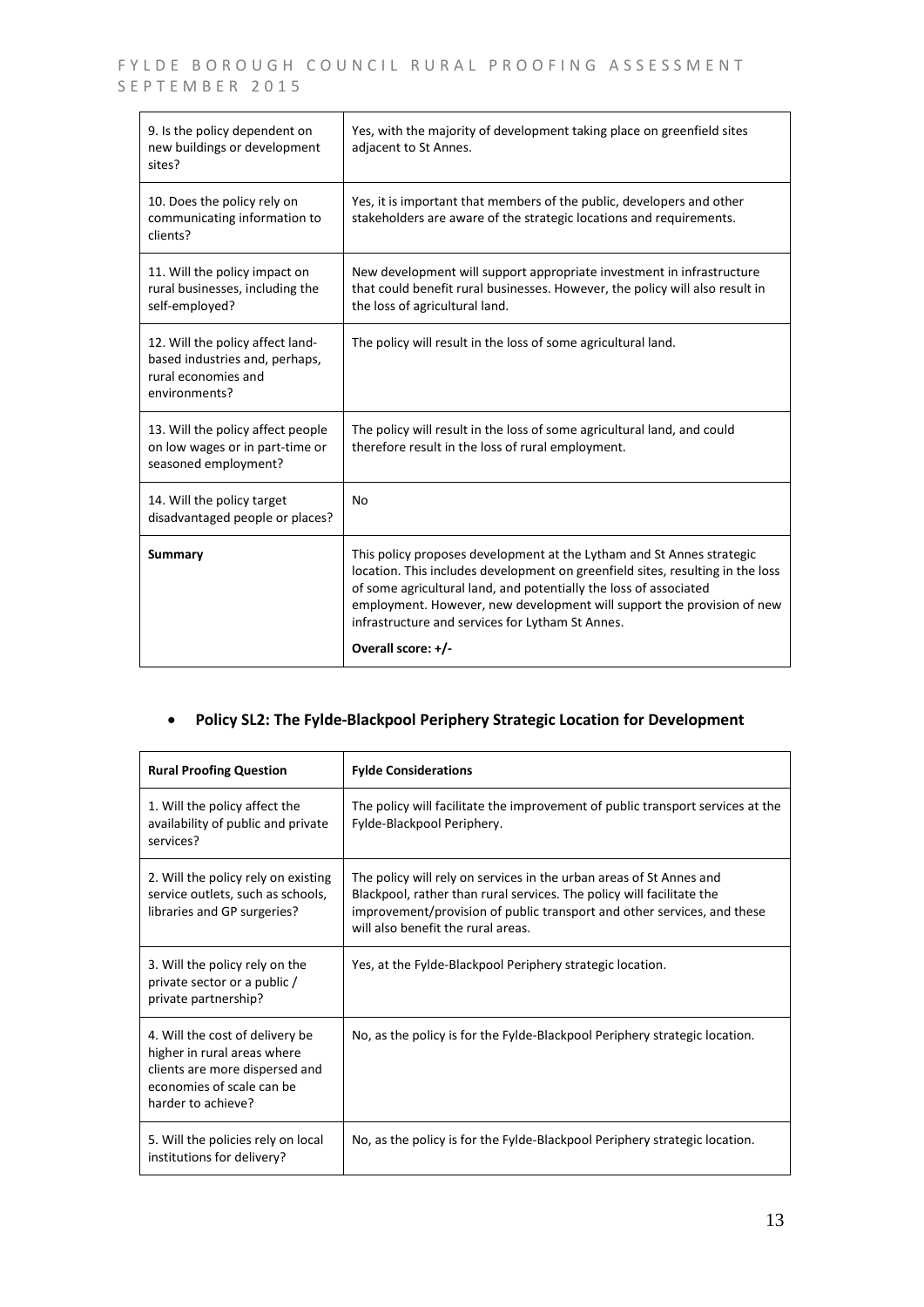| 6. Will the policy affect travel<br>needs or the ease / cost of<br>travel?                                    | N/A                                                                                                                                                                                                                                                                                                                                                                |
|---------------------------------------------------------------------------------------------------------------|--------------------------------------------------------------------------------------------------------------------------------------------------------------------------------------------------------------------------------------------------------------------------------------------------------------------------------------------------------------------|
| 7. Does the policy rely on<br>infrastructure (e.g. broadband,<br>ICT, main roads, utilities) for<br>delivery? | New infrastructure will be required to support additional development at<br>the Fylde-Blackpool Periphery, and some of this infrastructure could<br>benefit the rural areas, such as improved broad band and new roads.                                                                                                                                            |
| 8. Will the delivery of the policy<br>be challenging at the edge of<br>administrative areas?                  | This policy proposes some employment and mixed use development at the<br>boundary of Fylde and Blackpool, therefore delivery will require co-<br>operation under the duty to co-operate.                                                                                                                                                                           |
| 9. Is the policy dependent on<br>new buildings or development<br>sites?                                       | Yes, with the majority of development taking place on greenfield sites.                                                                                                                                                                                                                                                                                            |
| 10. Does the policy rely on<br>communicating information to<br>clients?                                       | Yes, it is important that potential developers and other stakeholders are<br>aware of the strategic locations and requirements.                                                                                                                                                                                                                                    |
| 11. Will the policy impact on<br>rural businesses, including the<br>self-employed?                            | New development will support appropriate investment in infrastructure<br>that could benefit rural businesses. However, the policy will also result in<br>the loss of some agricultural land.                                                                                                                                                                       |
| 12. Will the policy affect land-<br>based industries and, perhaps,<br>rural economies and<br>environments?    | The policy will result in the loss of some agricultural land.                                                                                                                                                                                                                                                                                                      |
| 13. Will the policy affect people<br>on low wages or in part-time or<br>seasoned employment?                  | The policy will result in the loss of some agricultural land, and could<br>therefore result in the loss of rural employment.                                                                                                                                                                                                                                       |
| 14. Will the policy target<br>disadvantaged people or places?                                                 | No                                                                                                                                                                                                                                                                                                                                                                 |
| <b>Summary</b>                                                                                                | This policy proposes development at the Fylde-Blackpool Periphery<br>strategic location. This includes development on greenfield sites, resulting<br>in the loss of some agricultural land, and potentially the loss of associated<br>employment. However, new development will support the provision of new<br>infrastructure and services for rural communities. |
|                                                                                                               | Overall score: +/-                                                                                                                                                                                                                                                                                                                                                 |

## **Policy SL3: Warton Strategic Location for Development**

| <b>Rural Proofing Question</b>                                                                          | <b>Fylde Considerations</b>                                                                                                                                                                                                                                   |
|---------------------------------------------------------------------------------------------------------|---------------------------------------------------------------------------------------------------------------------------------------------------------------------------------------------------------------------------------------------------------------|
| 1. Will the policy affect the<br>availability of public and private<br>services?                        | The policy will facilitate the improvement/provision of public transport and<br>other services in Warton.                                                                                                                                                     |
| 2. Will the policy rely on existing<br>service outlets, such as schools,<br>libraries and GP surgeries? | The policy will rely on existing and new services in the urban area of<br>Warton, rather than rural services. The policy will facilitate the<br>improvement/provision of public transport and other services, and these<br>will also benefit the rural areas. |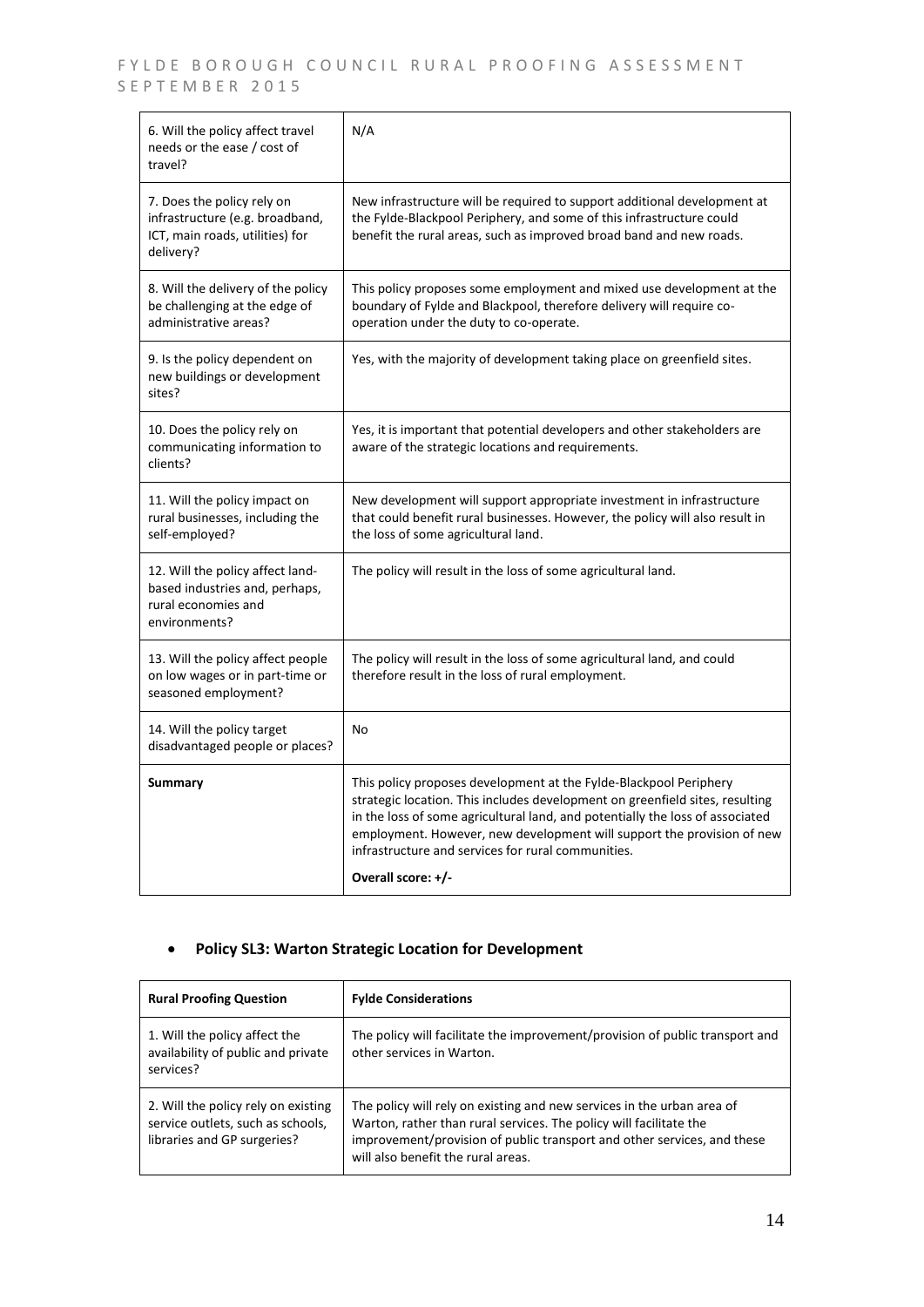| 3. Will the policy rely on the<br>private sector or a public /<br>private partnership?                                                              | Yes, at the Warton strategic location.                                                                                                                                                                                                                                                                                                                                         |
|-----------------------------------------------------------------------------------------------------------------------------------------------------|--------------------------------------------------------------------------------------------------------------------------------------------------------------------------------------------------------------------------------------------------------------------------------------------------------------------------------------------------------------------------------|
| 4. Will the cost of delivery be<br>higher in rural areas where<br>clients are more dispersed and<br>economies of scale can be<br>harder to achieve? | No, as the policy is for the strategic location of Warton.                                                                                                                                                                                                                                                                                                                     |
| 5. Will the policies rely on local<br>institutions for delivery?                                                                                    | No, as the policy is for the strategic location of Warton.                                                                                                                                                                                                                                                                                                                     |
| 6. Will the policy affect travel<br>needs or the ease / cost of<br>travel?                                                                          | The policy will facilitate the improvement/provision of public transport and<br>other services in Warton, which may benefit the surrounding rural area.                                                                                                                                                                                                                        |
| 7. Does the policy rely on<br>infrastructure (e.g. broadband,<br>ICT, main roads, utilities) for<br>delivery?                                       | New infrastructure will be required to support additional development at<br>Warton, and some of this infrastructure could benefit the rural areas, such<br>as improved broad band and new roads.                                                                                                                                                                               |
| 8. Will the delivery of the policy<br>be challenging at the edge of<br>administrative areas?                                                        | No                                                                                                                                                                                                                                                                                                                                                                             |
| 9. Is the policy dependent on<br>new buildings or development<br>sites?                                                                             | Yes, with the majority of development taking place on greenfield sites,<br>adjacent the strategic location of Warton.                                                                                                                                                                                                                                                          |
| 10. Does the policy rely on<br>communicating information to<br>clients?                                                                             | Yes, it is important that members of the public and developers and other<br>stakeholders are aware of the strategic locations and requirements.                                                                                                                                                                                                                                |
| 11. Will the policy impact on<br>rural businesses, including the<br>self-employed?                                                                  | New development will support appropriate investment in infrastructure<br>that could benefit rural businesses. However, the policy will also result in<br>the loss of some agricultural land.                                                                                                                                                                                   |
| 12. Will the policy affect land-<br>based industries and, perhaps,<br>rural economies and<br>environments?                                          | The policy will result in the loss of some agricultural land.                                                                                                                                                                                                                                                                                                                  |
| 13. Will the policy affect people<br>on low wages or in part-time or<br>seasoned employment?                                                        | The policy will result in the loss of some agricultural land, and could<br>therefore result in the loss of rural employment.                                                                                                                                                                                                                                                   |
| 14. Will the policy target<br>disadvantaged people or places?                                                                                       | No                                                                                                                                                                                                                                                                                                                                                                             |
| <b>Summary</b>                                                                                                                                      | This policy proposes development at the Warton strategic location. This<br>includes development on greenfield sites, resulting in the loss of some<br>agricultural land, and potentially the loss of associated employment.<br>However, new development will support the provision of new<br>infrastructure and services for adjacent rural communities.<br>Overall score: +/- |
|                                                                                                                                                     |                                                                                                                                                                                                                                                                                                                                                                                |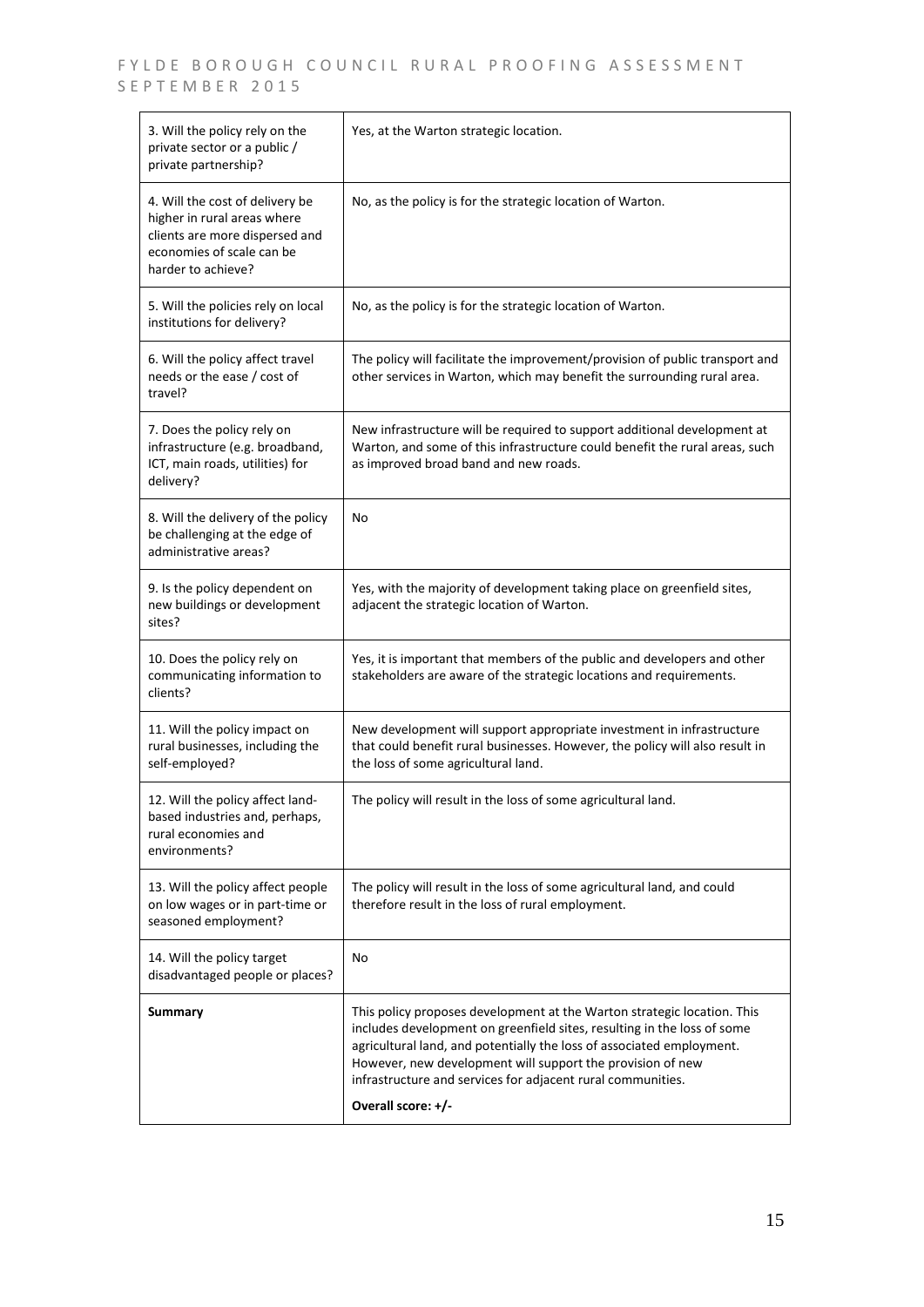|  | Policy SL4 Kirkham and Wesham Strategic Location for Development |  |  |  |  |  |
|--|------------------------------------------------------------------|--|--|--|--|--|
|--|------------------------------------------------------------------|--|--|--|--|--|

| <b>Rural Proofing Question</b>                                                                                                                      | <b>Fylde Considerations</b>                                                                                                                                                                                                                                |
|-----------------------------------------------------------------------------------------------------------------------------------------------------|------------------------------------------------------------------------------------------------------------------------------------------------------------------------------------------------------------------------------------------------------------|
| 1. Will the policy affect the<br>availability of public and private<br>services?                                                                    | The policy will facilitate the improvement/provision of public transport and<br>other services in Kirkham and Wesham.                                                                                                                                      |
| 2. Will the policy rely on existing<br>service outlets, such as schools,<br>libraries and GP surgeries?                                             | The policy will rely on services in the urban area of Kirkham and Wesham,<br>rather than rural services. The policy could facilitate the<br>improvement/provision of public transport and other services, and these<br>could also benefit the rural areas. |
| 3. Will the policy rely on the<br>private sector or a public /<br>private partnership?                                                              | Yes, at the Kirkham and Wesham strategic location.                                                                                                                                                                                                         |
| 4. Will the cost of delivery be<br>higher in rural areas where<br>clients are more dispersed and<br>economies of scale can be<br>harder to achieve? | No, as the policy is for the strategic location of Kirkham and Wesham.                                                                                                                                                                                     |
| 5. Will the policies rely on local<br>institutions for delivery?                                                                                    | No, as the policy is for the strategic location of Kirkham and Wesham.                                                                                                                                                                                     |
| 6. Will the policy affect travel<br>needs or the ease / cost of<br>travel?                                                                          | The policy could facilitate the improvement/provision of public transport<br>and other services, which benefits the adjacent rural areas.                                                                                                                  |
| 7. Does the policy rely on<br>infrastructure (e.g. broadband,<br>ICT, main roads, utilities) for<br>delivery?                                       | New infrastructure will be required to support additional development at<br>Kirkham and Wesham, and some of this infrastructure could benefit the<br>rural areas, such as improved public transport services.                                              |
| 8. Will the delivery of the policy<br>be challenging at the edge of<br>administrative areas?                                                        | No                                                                                                                                                                                                                                                         |
| 9. Is the policy dependent on<br>new buildings or development<br>sites?                                                                             | Yes, with the majority of development taking place on greenfield sites at<br>the strategic location of Kirkham and Wesham.                                                                                                                                 |
| 10. Does the policy rely on<br>communicating information to<br>clients?                                                                             | Yes, it is important that members of the public, developers and other<br>stakeholders are aware of the strategic locations and requirements.                                                                                                               |
| 11. Will the policy impact on<br>rural businesses, including the<br>self-employed?                                                                  | New development will support appropriate investment in infrastructure at<br>Kirkham and Wesham that could benefit rural businesses. However, the<br>policy will also result in the loss of some agricultural land.                                         |
| 12. Will the policy affect land-<br>based industries and, perhaps,<br>rural economies and<br>environments?                                          | The policy will result in the loss of some agricultural land.                                                                                                                                                                                              |
| 13. Will the policy affect people<br>on low wages or in part-time or                                                                                | The policy will result in the loss of some agricultural land, and could<br>therefore result in the loss of rural employment.                                                                                                                               |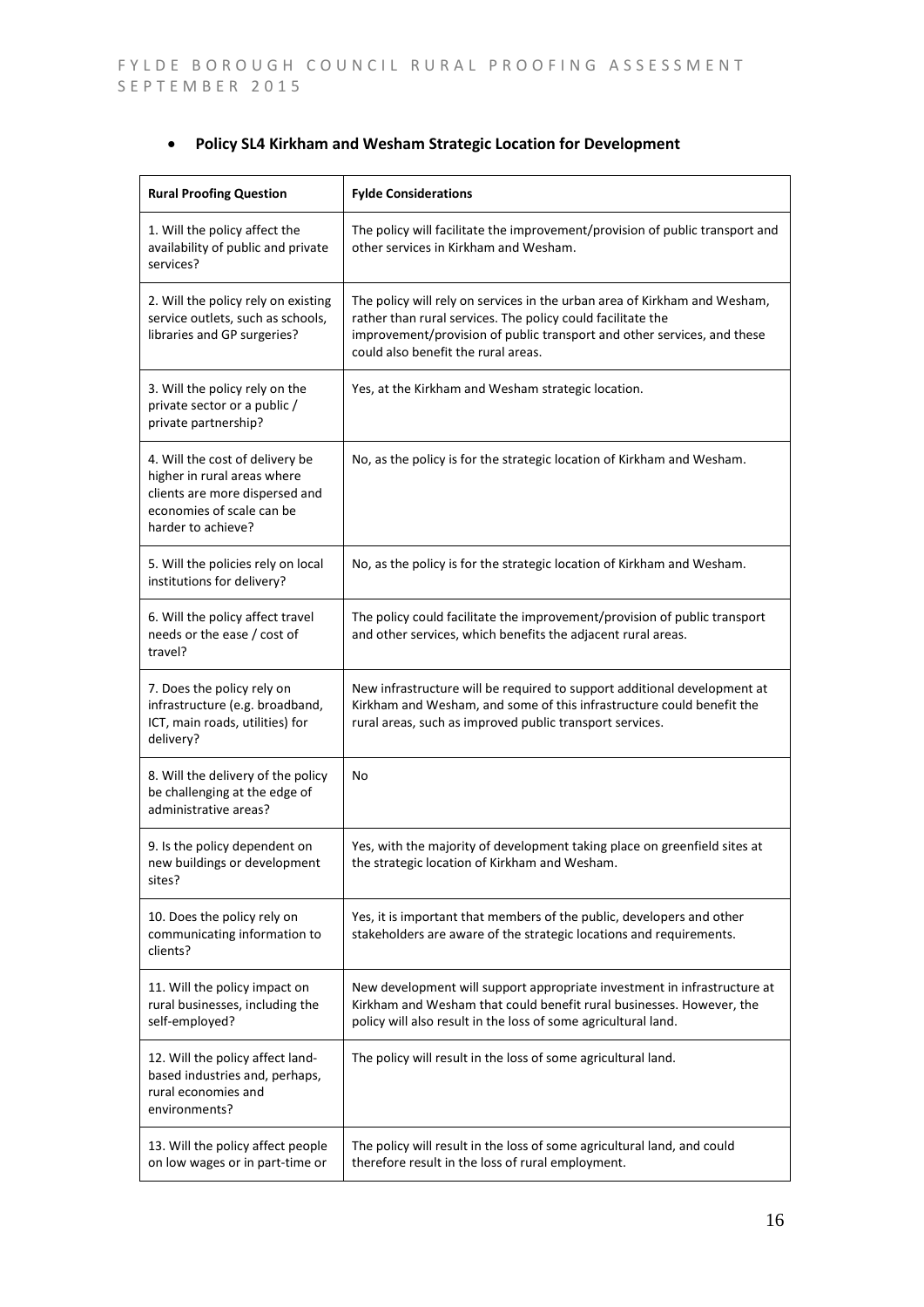FYLDE BOROUGH COUNCIL RURAL PROOFING ASSESSMENT SEPTEMBER 2015

| seasoned employment?                                          |                                                                                                                                                                                                                                                                                                                                                                                   |
|---------------------------------------------------------------|-----------------------------------------------------------------------------------------------------------------------------------------------------------------------------------------------------------------------------------------------------------------------------------------------------------------------------------------------------------------------------------|
| 14. Will the policy target<br>disadvantaged people or places? | No.                                                                                                                                                                                                                                                                                                                                                                               |
| Summary                                                       | This policy proposes development at the Kirkham and Wesham strategic<br>location. This includes development on greenfield sites, resulting in the loss<br>of some agricultural land, and potentially the loss of associated<br>employment. However, new development will support the provision of new<br>infrastructure and services for rural communities.<br>Overall score: +/- |

### **Chapter 8: General Development Polices**

Policies in Chapter 8 are general policies relating to development of strategic and nonstrategic sites. The following policies have been considered, each on their own merit, but answers have been gathered under one template, in line with the Rural Proofing toolkit.

- **Policy GD1: Settlement Boundaries**
- **Policy GD2: Green Belt**
- **Policy GD3: Area of Separation**
- **Policy GD4: Development in the Countryside**
- **Policy GD5: Large Developed Sites on Land Outside Settlement Boundaries**
- **Policy GD6: Promoting Mixed Use Development**
- **Policy GD7: Achieving Good Design in Development**
- **Policy GD8: Demonstrating Viability**

| <b>Rural Proofing Question</b>                                                                                                                      | <b>Fylde Considerations</b>                                                                                                                                                                                                                                                                                                                                                                                                                                                                        |
|-----------------------------------------------------------------------------------------------------------------------------------------------------|----------------------------------------------------------------------------------------------------------------------------------------------------------------------------------------------------------------------------------------------------------------------------------------------------------------------------------------------------------------------------------------------------------------------------------------------------------------------------------------------------|
| 1. Will the policy affect the<br>availability of public and private<br>services?                                                                    | Policies support new development within and on land immediate abutting<br>existing settlement boundaries including those of the rural villages, also<br>large developed sites on land outside settlement boundaries. Such<br>development will support existing services and the provision of new<br>services, including recreation uses in these locations and the rural areas.<br>Policy GD6 in particular, will provide scope for the location of new services<br>where mixed uses are proposed. |
| 2. Will the policy rely on existing<br>service outlets, such as schools,<br>libraries and GP surgeries?                                             | New services are likely to be required in some areas to support additional<br>development in the rural areas, especially the redevelopment of large<br>developed sites within the rural areas.                                                                                                                                                                                                                                                                                                     |
| 3. Will the policy rely on the<br>private sector or a public /<br>private partnership?                                                              | Yes, development partnerships with agents, developers, housing<br>associations, land-owners, and parish councils and funding organisations.                                                                                                                                                                                                                                                                                                                                                        |
| 4. Will the cost of delivery be<br>higher in rural areas where<br>clients are more dispersed and<br>economies of scale can be<br>harder to achieve? | Yes and no. Yes in regards to Policies GD1, GD5 and GD6, especially as there<br>are likely to be fewer/smaller sites available for new housing in rural areas,<br>and this will affect economies of scale.<br>No in regards to Policy GD4 as these types of development can only take<br>place in the countryside so would not cost less in an urban area.                                                                                                                                         |
| 5. Will the policies rely on local<br>institutions for delivery?                                                                                    | No                                                                                                                                                                                                                                                                                                                                                                                                                                                                                                 |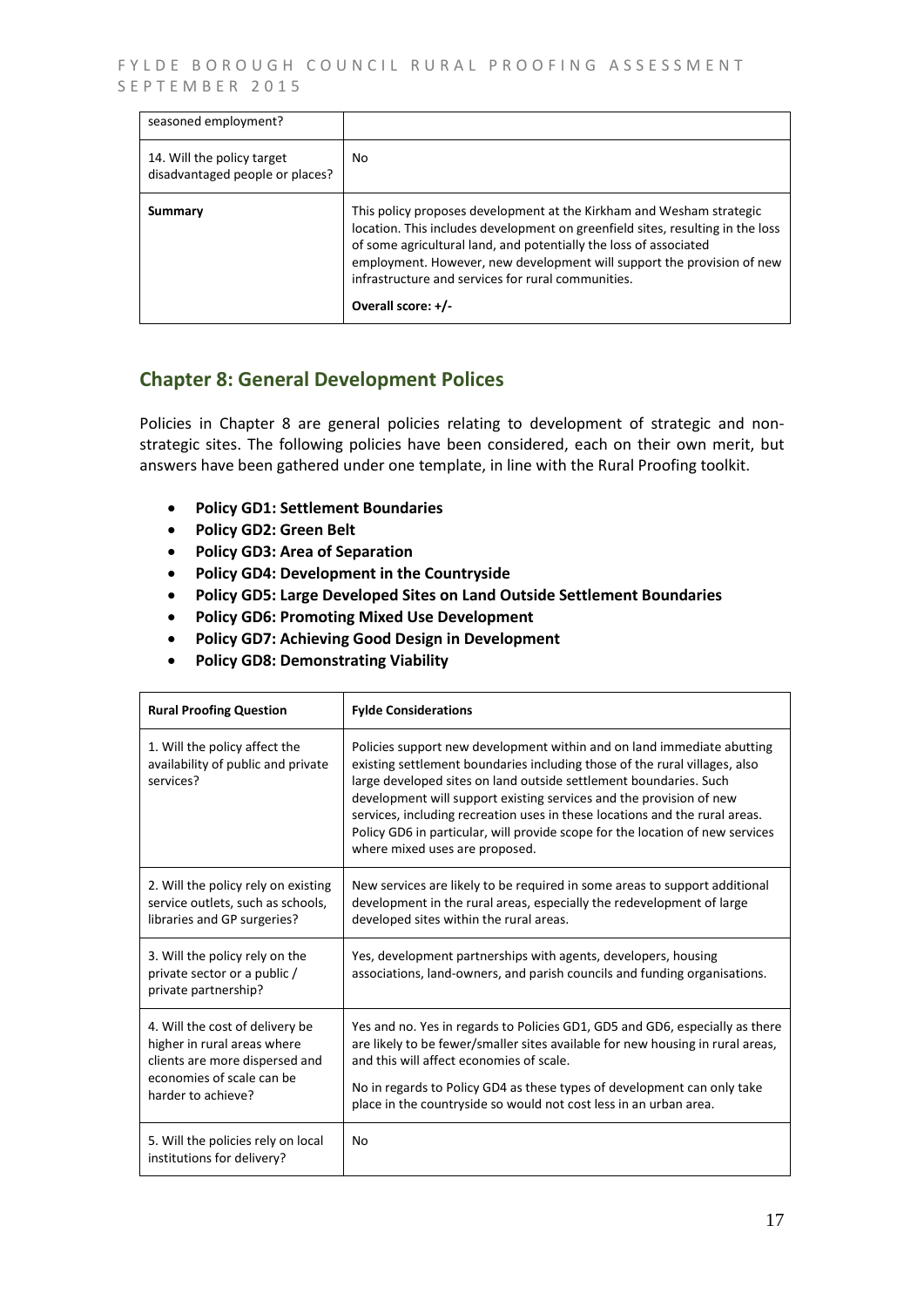$\overline{a}$ 

| 6. Will the policy affect travel<br>needs or the ease / cost of<br>travel?                                    | New development in much of the rural areas and on previous developed<br>sites outside settlement boundaries will increase the amount of people<br>travelling to other areas for certain services. However, new development in<br>the rural areas will support existing and new services and facilities in the<br>villages, and could potentially support improved public transport services<br>through increased demand. |
|---------------------------------------------------------------------------------------------------------------|--------------------------------------------------------------------------------------------------------------------------------------------------------------------------------------------------------------------------------------------------------------------------------------------------------------------------------------------------------------------------------------------------------------------------|
|                                                                                                               | In additional, Policy GD6 will also provide a variety of mixed-uses on one<br>site, therefore helping reduce distances between housing, workplaces,<br>retail, business and other destinations.                                                                                                                                                                                                                          |
| 7. Does the policy rely on<br>infrastructure (e.g. broadband,<br>ICT, main roads, utilities) for<br>delivery? | New infrastructure may be required in some areas to support additional<br>development.                                                                                                                                                                                                                                                                                                                                   |
| 8. Will the delivery of the policy<br>be challenging at the edge of<br>administrative areas?                  | Yes, these policies apply to sites on the edges of administrative areas.                                                                                                                                                                                                                                                                                                                                                 |
| 9. Is the policy dependent on<br>new buildings or development<br>sites?                                       | Yes, within and abutting existing settlement boundaries and for<br>redevelopment of large developed sites on land outside settlement<br>boundaries and for mixed uses to take place.                                                                                                                                                                                                                                     |
| 10. Does the policy rely on<br>communicating information to<br>clients?                                       | No                                                                                                                                                                                                                                                                                                                                                                                                                       |
| 11. Will the policy impact on<br>rural businesses, including the<br>self-employed?                            | Development within the settlement boundaries of the rural villages would<br>have a positive impact on rural businesses, as well as development on<br>previously developed sites.                                                                                                                                                                                                                                         |
|                                                                                                               | Sites may also be allocated adjacent to current settlement boundaries. New<br>development outside current settlement boundaries will support<br>appropriate investment in infrastructure and services that could benefit<br>rural businesses. However, such development will also result in the loss of<br>some agricultural land.                                                                                       |
|                                                                                                               | New employment development could be provided as part of a mixed use<br>development in the rural area, which may provide opportunities for local<br>employment in the rural areas.                                                                                                                                                                                                                                        |
|                                                                                                               | Provided the proposals are one of the exceptions set out in Policy GD4 then<br>no negative impact should take place.                                                                                                                                                                                                                                                                                                     |
| 12. Will the policy affect land-<br>based industries and, perhaps,<br>rural economies and<br>environments?    | Yes, policies have the potential to improve the rural economy and<br>environment. New development will have a positive impact on rural<br>economies, although the potential for new employment land at the rural<br>villages is much smaller than at the urban areas.                                                                                                                                                    |
|                                                                                                               | Development outside of current settlement boundaries will result in the<br>loss of some agricultural land, and could therefore result in the loss of rural<br>employment.                                                                                                                                                                                                                                                |
| 13. Will the policy affect people<br>on low wages or in part-time or<br>seasoned employment?                  | Development outside of current settlement boundaries will result in the<br>loss of some agricultural land, and could therefore result in the loss of rural<br>employment.                                                                                                                                                                                                                                                |
|                                                                                                               | However, new employment development could be provided as part of a<br>mixed use development in the rural area, and could therefore provide jobs<br>for such people.                                                                                                                                                                                                                                                      |
| 14. Will the policy target                                                                                    | Yes, if development takes place at the rural areas that meets the needs of<br>such people. Policies have the potential to improve health and wellbeing,                                                                                                                                                                                                                                                                  |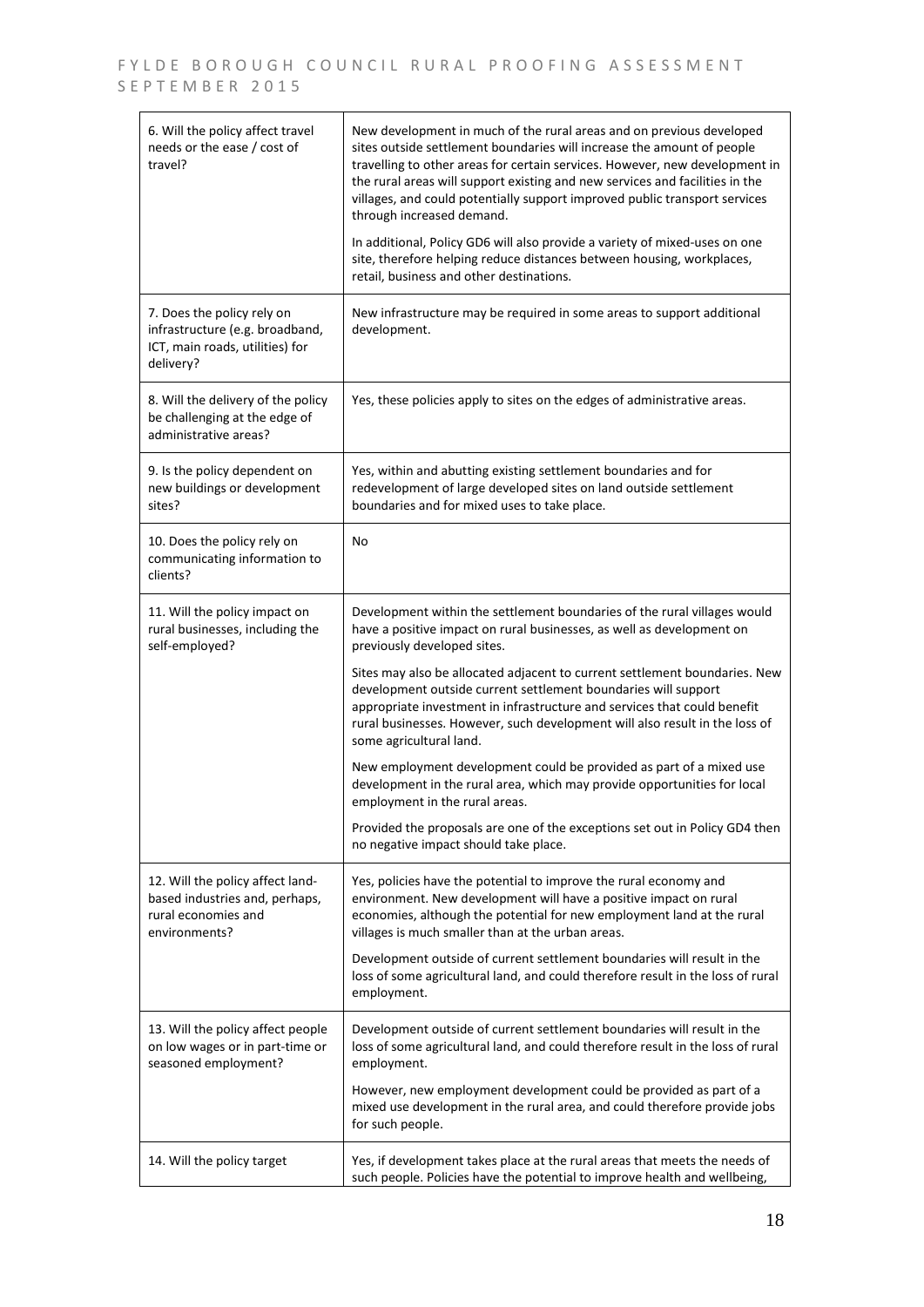| disadvantaged people or places? | and could facilitate employment opportunities. Mixed use developments<br>will provide a variety of uses on one site, therefore reducing distances<br>between housing, workplaces, retail, businesses and other destinations.<br>This will make such destinations easier to access.                                                                                                                                                                                                                                                                     |
|---------------------------------|--------------------------------------------------------------------------------------------------------------------------------------------------------------------------------------------------------------------------------------------------------------------------------------------------------------------------------------------------------------------------------------------------------------------------------------------------------------------------------------------------------------------------------------------------------|
| Summary                         | New development in the borough, including the rural areas, will support<br>existing services and the provision of new services and infrastructure.<br>However, development outside existing settlement boundaries will result in<br>the loss of some agricultural land, and this could have a negative impact on<br>rural employment.<br>New development within the rural villages will benefit rural economies<br>through the provision of rural employment, and also through the provision<br>of housing that meets rural needs.<br>Overall score: + |

## **Chapter 9: The Fylde Economy**

The preservation and development of a strong, vibrant and sustainable economy is a high priority within this Local Plan and Objective 4 is to diversify and grow the local economy. The following policies are contained in Chapter 9 of the draft Revised Preferred Options Local Plan to 2032, and have been considered each on their own merit, but answered grouped under one template, in line with the Rural Proofing toolkit.

- **Policy EC1: Overall Provision of Employment Land and Existing Employment Sites**
- **Policy EC2: Lancashire AEM Enterprise Zone at BAE Systems, Warton**
- **Policy EC3: Employment Opportunities**
- **Policy EC4: Vibrant Town, District and Local Centres**
- **Policy EC5: Leisure, Culture and Tourism Development**
- **Policy EC6: Tourism Accommodation**

| <b>Rural Proofing Question</b>                                                                                                                      | <b>Fylde Considerations</b>                                                                                                                                                                                                     |
|-----------------------------------------------------------------------------------------------------------------------------------------------------|---------------------------------------------------------------------------------------------------------------------------------------------------------------------------------------------------------------------------------|
| 1. Will the policy affect the<br>availability of public and private<br>services?                                                                    | Policies propose strategic employment sites, some of which are located on<br>greenfield sites. However, such sites should not harm existing patterns of<br>service provision in the rural areas and may result in improvements. |
|                                                                                                                                                     | Yes in regards to Policy EC4, this will affect the availability of retail and<br>other appropriate town centre uses. Rural residents will need to travel to<br>town and local centres.                                          |
| 2. Will the policy rely on existing<br>service outlets, such as schools,<br>libraries and GP surgeries?                                             | Yes, for the majority of policies within the urban areas. Additional service<br>provision is also likely to be required. Policy EC6 will rely on some services,<br>as required by tourists.                                     |
| 3. Will the policy rely on the<br>private sector or a public /<br>private partnership?                                                              | Yes, development partnerships with agents, developers, housing<br>associations, land-owners and funding organisations will be required.                                                                                         |
| 4. Will the cost of delivery be<br>higher in rural areas where<br>clients are more dispersed and<br>economies of scale can be<br>harder to achieve? | Yes – It will be more expensive to set up rural businesses on small sites<br>such as farms, which are remote from main roads.                                                                                                   |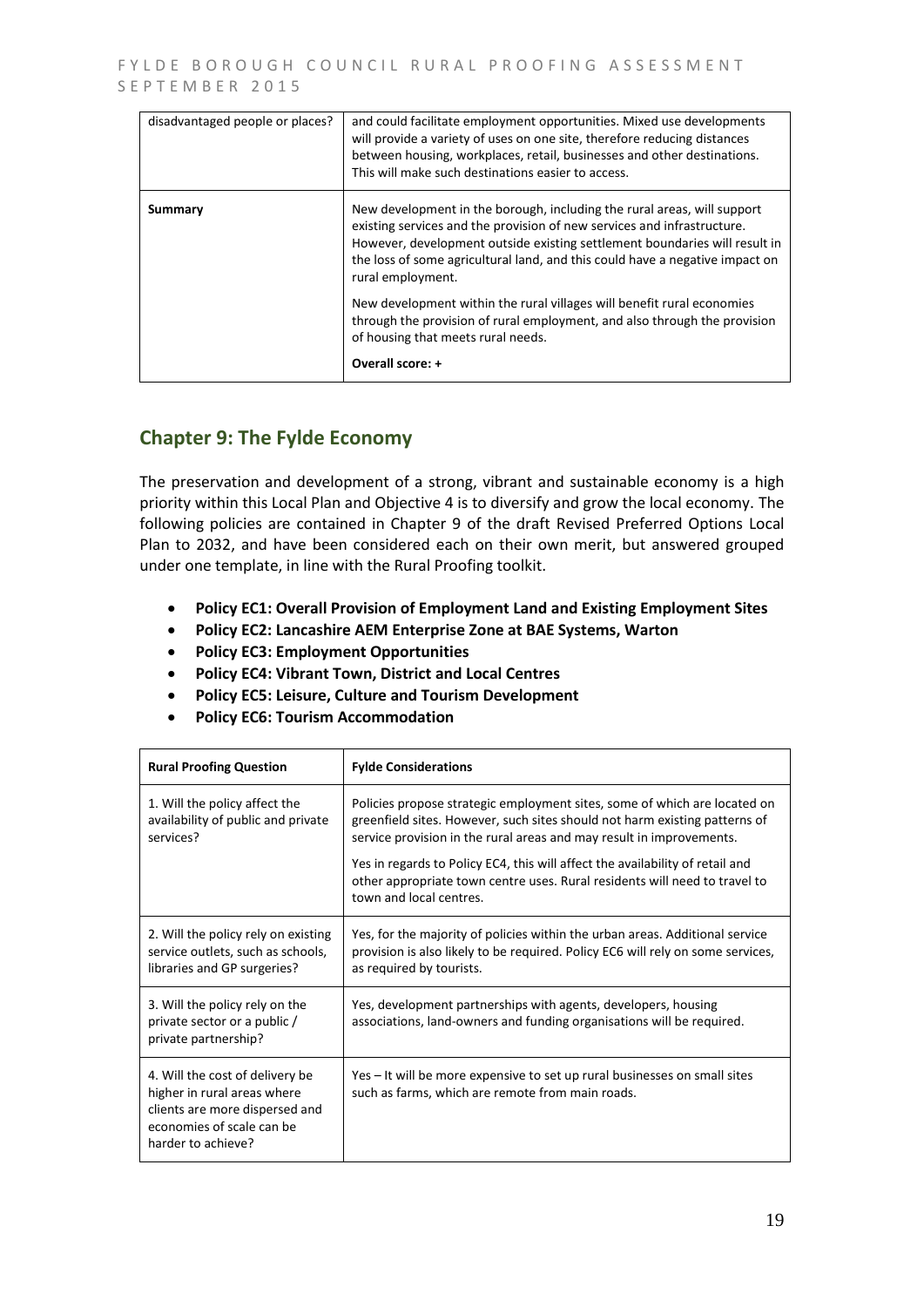| 5. Will the policies rely on local<br>institutions for delivery?                                              | No                                                                                                                                                                                                                                                                                                                                                                         |
|---------------------------------------------------------------------------------------------------------------|----------------------------------------------------------------------------------------------------------------------------------------------------------------------------------------------------------------------------------------------------------------------------------------------------------------------------------------------------------------------------|
| 6. Will the policy affect travel<br>needs or the ease / cost of<br>travel?                                    | The above policies could support improved public transport services in the<br>rural areas through increased demand. In terms of Policy EC5 the majority<br>of the Borough's leisure, culture and tourism attractions are focused at<br>Lytham and St Annes. Therefore, rural dwellers will need to travel to such<br>attractions.                                          |
| 7. Does the policy rely on<br>infrastructure (e.g. broadband,<br>ICT, main roads, utilities) for<br>delivery? | The majority of the employment sites proposed are located on greenfield<br>sites, adjacent to existing urban areas. New infrastructure will be required<br>to deliver these sites. Such infrastructure could benefit rural communities<br>and will be fully endorsed by the council. Development within existing<br>employment sites will rely on existing infrastructure. |
| 8. Will the delivery of the policy<br>be challenging at the edge of<br>administrative areas?                  | Yes, the delivery of employment land adjacent to Blackpool will require co-<br>operation.                                                                                                                                                                                                                                                                                  |
| 9. Is the policy dependent on<br>new buildings or development<br>sites?                                       | Yes, the delivery of employment land will involve the construction of new<br>buildings on greenfield sites.                                                                                                                                                                                                                                                                |
| 10. Does the policy rely on<br>communicating information to<br>clients?                                       | Yes, clients may be looking for employment sites.                                                                                                                                                                                                                                                                                                                          |
| 11. Will the policy impact on<br>rural businesses, including the<br>self employed?                            | New development will support appropriate investment in infrastructure<br>that could benefit rural businesses. However, certain policies will also result<br>in the loss of some agricultural land, which could have a negative impact on<br>employment in these areas.                                                                                                     |
| 12. Will the policy affect land-<br>based industries and, perhaps,<br>rural economies and<br>environments?    | Allocation policies will result in the loss of some agricultural land, but will<br>increase employment. However, public realm improvements in the rural<br>settlements could make them more attractive to rural businesses. An<br>increase in rural tourism, would have a positive impact on the rural<br>economy.                                                         |
| 13. Will the policy affect people<br>on low wages or in part-time or<br>seasoned employment?                  | Possibly, certain policy, e.g. Policy EC1, will result in the loss of some<br>agricultural land, and could therefore result in the loss of some rural<br>employment. However, policy could also provide employment for rural<br>people, if they are able to travel to the proposed sites.                                                                                  |
| 14. Will the policy target<br>disadvantaged people or places?                                                 | Yes, the majority of policies will facilitate employment opportunities,<br>although the proposed sites are located within or adjacent the main urban<br>areas, meaning people would need to travel to such locations. Policy EC4<br>could be beneficial where retail and tourist jobs require people with basic<br>skills.                                                 |
| <b>Summary</b>                                                                                                | New employment development will provide new employment<br>opportunities and will support new infrastructure, and such infrastructure<br>could benefit rural communities.                                                                                                                                                                                                   |
|                                                                                                               | The policy could provide employment for rural people who are able to<br>travel to the proposed sites. However, the policy will result in the loss of<br>some agricultural land, and could therefore also result in the loss of some<br>rural employment.                                                                                                                   |
|                                                                                                               | Policies EC4 and EC5 have limited relevance to the rural areas and<br>communities.                                                                                                                                                                                                                                                                                         |
|                                                                                                               | Policy EC6 impacts upon rural areas in that it permits the development of                                                                                                                                                                                                                                                                                                  |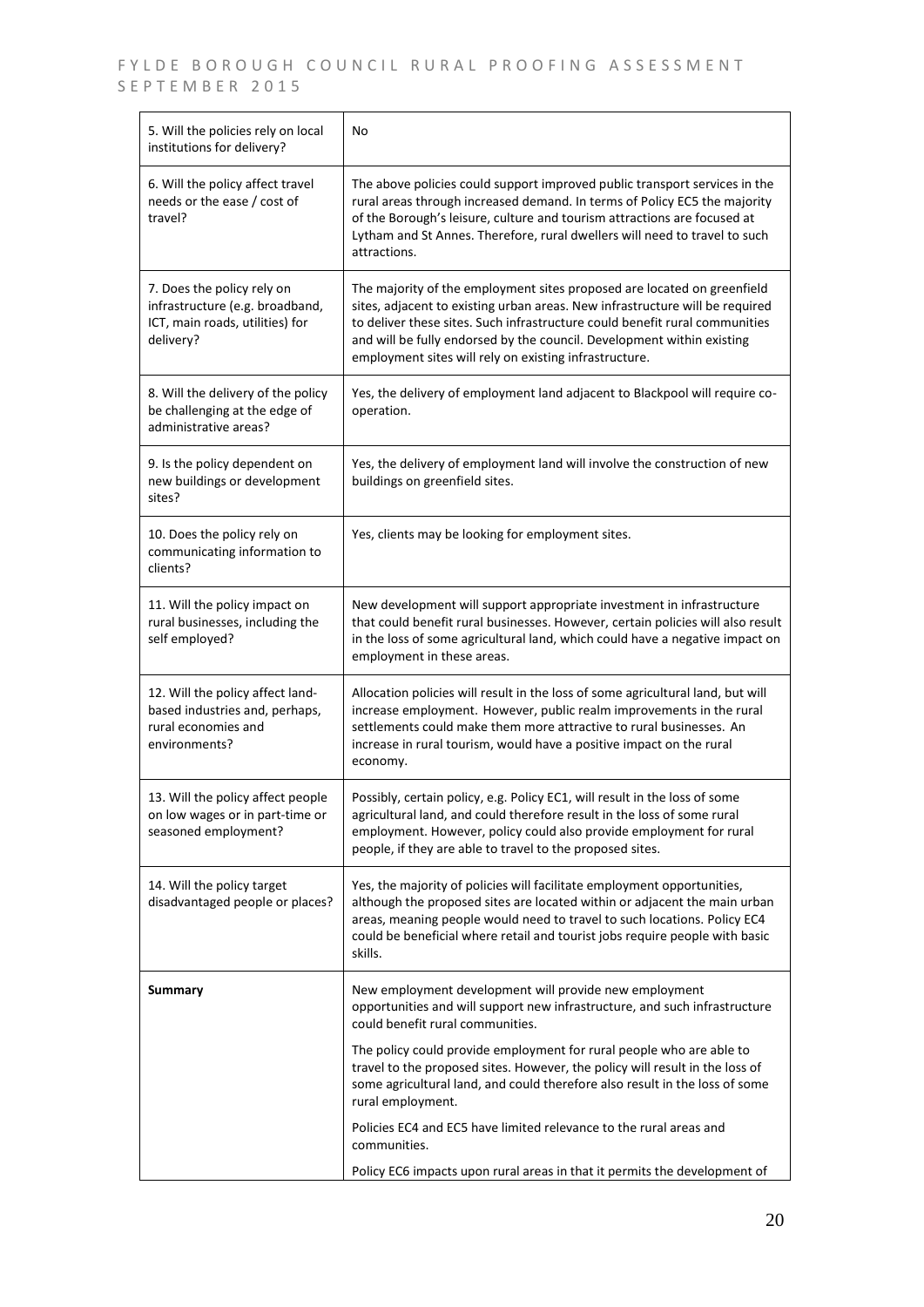| additional leisure, culture and tourism uses within Ribby Hall village, and a<br>limited increase in static and touring caravan and camping pitches. Such<br>development would have a positive impact on rural holiday parks and<br>would therefore also have a positive impact on the rural economy. |
|-------------------------------------------------------------------------------------------------------------------------------------------------------------------------------------------------------------------------------------------------------------------------------------------------------|
| Overall score: +/-                                                                                                                                                                                                                                                                                    |

## **Chapter 10: Provision of Homes in Fylde**

Access to a decent home is fundamental to everyone's quality of life. Homes should be available in sufficient quantity and of high quality design. There should be a variety of house types, particularly in terms of tenure and price, suitable for a mix of households such as families with children, single persons and older people. Meeting society's needs for homes is a key aspect of creating and maintaining sustainable communities. The following policies are contained in the "Provision of Homes for Fylde" Chapter 10 of the draft Revised Preferred Option Fylde Local Plan to 2032, and have been considered on each of their own merit, but answers have been grouped under one template, in line with the Rural Proofing toolkit.

- **Policy H1: Housing Delivery and the Allocation of Housing Land**
- **Policy H2: Density and Mix of New Residential Development**
- **Policy H3: Conversions and Change of Use to Residential**
- **Policy H4: Provision of Affordable Housing**
- **Policy H5: Gypsies, Travellers and Travelling Showpeople's Sites**
- **Policy H6: Isolated New Homes in the Countryside**
- **Policy H7: Replacements of, and Extensions to, Existing Dwellings in the Countryside**

| <b>Rural Proofing Question</b>                                                                                                                      | <b>Fylde Considerations</b>                                                                                                                                                                                                                   |
|-----------------------------------------------------------------------------------------------------------------------------------------------------|-----------------------------------------------------------------------------------------------------------------------------------------------------------------------------------------------------------------------------------------------|
| 1. Will the policy affect the<br>availability of public and private<br>services?                                                                    | New residential development both market and affordable, will support<br>existing services and the provision of new services. Conversions etc. will<br>support existing services.                                                              |
| 2. Will the policy rely on existing<br>service outlets, such as schools,<br>libraries and GP surgeries?                                             | Yes, however, new services will be required in certain areas to support<br>additional new development, this is set out in more detail in the<br>Infrastructure Development Plan (IDP).                                                        |
| 3. Will the policy rely on the<br>private sector or a public /<br>private partnership?                                                              | The private sector will be responsible for delivering new residential<br>development, and to deliver the density, mix, design and other<br>requirements of the policy. A public/private sector partnership may deliver<br>affordable housing. |
| 4. Will the cost of delivery be<br>higher in rural areas where<br>clients are more dispersed and<br>economies of scale can be<br>harder to achieve? | Yes, especially as there are likely to be fewer/smaller sites available for new<br>housing in rural areas, and this will affect economies of scale.                                                                                           |
| 5. Will the policies rely on local<br>institutions for delivery?                                                                                    | No                                                                                                                                                                                                                                            |
| 6. Will the policy affect travel<br>needs or the ease / cost of                                                                                     | New residential development and conversions in the rural areas will<br>increase the amount of people travelling to other areas for certain services.<br>However, new residential development in much of the rural area will                   |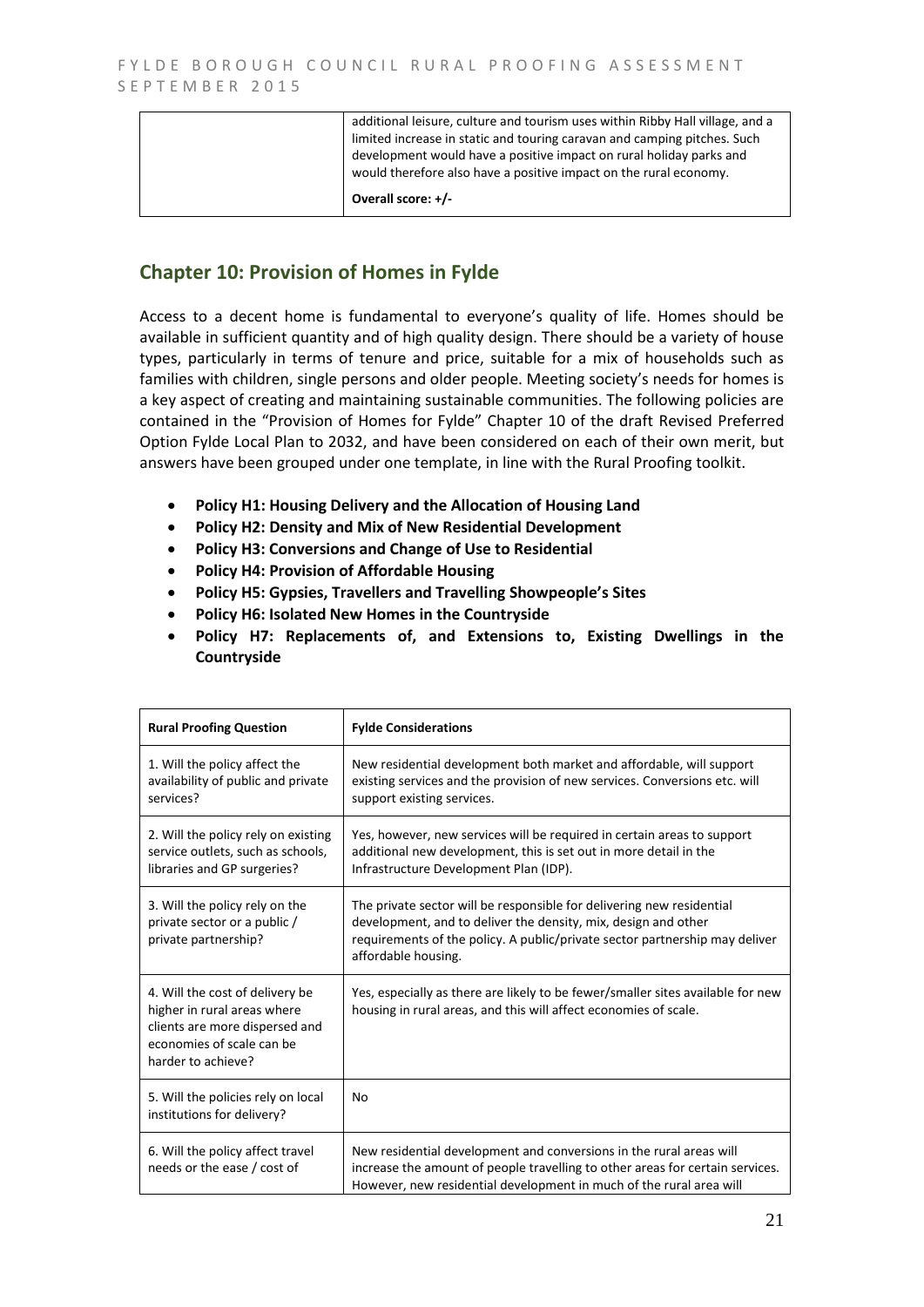| travel?                                                                                                       | support existing and new services and facilities in the villages, and could<br>potentially support improved public transport services through increased<br>demand.                                                                                                                                                                                                                                                                                  |
|---------------------------------------------------------------------------------------------------------------|-----------------------------------------------------------------------------------------------------------------------------------------------------------------------------------------------------------------------------------------------------------------------------------------------------------------------------------------------------------------------------------------------------------------------------------------------------|
|                                                                                                               | Policy H5 promotes the sustainable location of sites for Gypsies, Travellers<br>and Travelling Showpeople as the policy specifies that sites are situated<br>within or adjacent to settlements that can provide various services.                                                                                                                                                                                                                   |
|                                                                                                               | Policy H6 will also enable rural workers to live close to their place of work.                                                                                                                                                                                                                                                                                                                                                                      |
| 7. Does the policy rely on<br>infrastructure (e.g. broadband,<br>ICT, main roads, utilities) for<br>delivery? | New infrastructure will be required in some areas to support additional<br>residential development.                                                                                                                                                                                                                                                                                                                                                 |
| 8. Will the delivery of the policy<br>be challenging at the edge of<br>administrative areas?                  | Yes in regards to Policies H2 and H4, if neighbouring authorities are<br>applying different density, mix, design and affordable housing policies.<br>Therefore, consistent policy delivery may require co-operation under the<br>duty to co-operate.                                                                                                                                                                                                |
|                                                                                                               | Yes, because Gypsies and Travellers do not recognise administrative<br>boundaries, they do like to live close to the boundary between Fylde and<br>Blackpool.                                                                                                                                                                                                                                                                                       |
| 9. Is the policy dependent on<br>new buildings or development<br>sites?                                       | Yes                                                                                                                                                                                                                                                                                                                                                                                                                                                 |
| 10. Does the policy rely on<br>communicating information to<br>clients?                                       | Yes                                                                                                                                                                                                                                                                                                                                                                                                                                                 |
| 11. Will the policy impact on<br>rural businesses, including the<br>self-employed?                            | New residential development will support appropriate investment in<br>infrastructure that could benefit rural businesses. However, due to the lack<br>of brownfield sites, some greenfield allocations will have to be made, which<br>will result in potential the loss of some agricultural land, which could have a<br>negative impact on employment in these areas.<br>Policy H6 will help to meet the essential housing needs of rural workers. |
|                                                                                                               |                                                                                                                                                                                                                                                                                                                                                                                                                                                     |
| 12. Will the policy affect land-<br>based industries and, perhaps,<br>rural economies and<br>environments?    | Good design could result in improved rural environments in some rural<br>areas. Policy H3 has the potential to improve the appearance of redundant<br>buildings in the countryside. Policy H4 promotes affordable housing<br>delivery as part of sustaining rural areas.                                                                                                                                                                            |
| 13. Will the policy affect people<br>on low wages or in part-time or<br>seasoned employment?                  | Yes, more affordable housing will be provided in the rural areas. Homes for<br>rural workers are permitted as an exception.                                                                                                                                                                                                                                                                                                                         |
| 14. Will the policy target<br>disadvantaged people or places?                                                 | Yes, more affordable housing will be provided in the rural areas. Homes for<br>rural workers are permitted as an exception.                                                                                                                                                                                                                                                                                                                         |
| <b>Summary</b>                                                                                                | Policies plan for density, mx and design of new residential development in<br>the borough. It is not anticipated that this would have a negative impact<br>upon rural communities. Sites for Gypsies, Travellers and Traveling<br>Showpeople should not dominate the settled community.                                                                                                                                                             |
|                                                                                                               | Policy H3 plans for the conversions and change of use of redundant<br>buildings to residential use where the council has identified a need for<br>additional housing.                                                                                                                                                                                                                                                                               |
|                                                                                                               | Policy H4 plans for new affordable housing in residential developments.<br>There can be great hardship in rural areas caused by the lack of affordable<br>housing. This policy will make a positive difference in all areas where                                                                                                                                                                                                                   |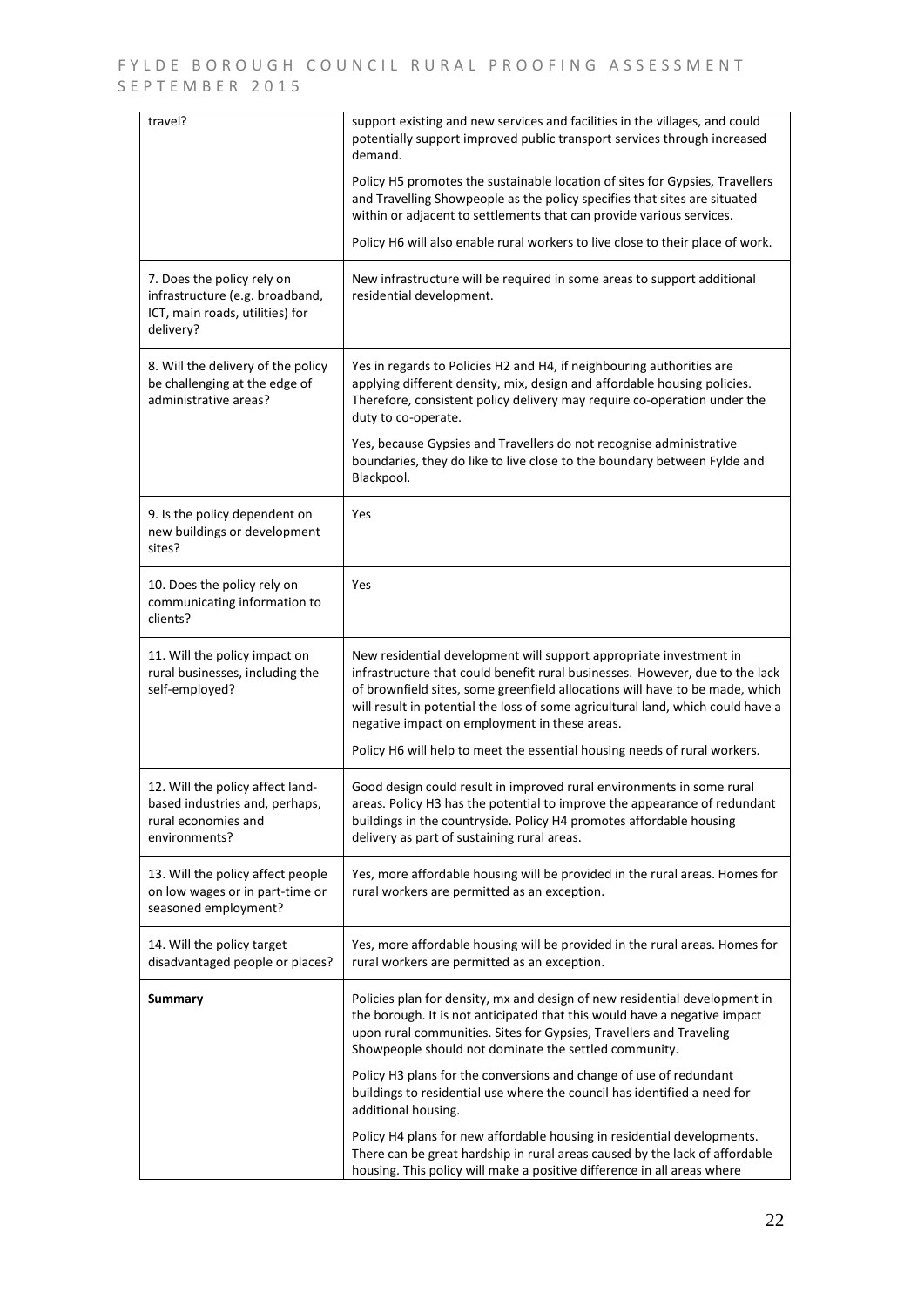| development is permitted.                                                                                                                                  |
|------------------------------------------------------------------------------------------------------------------------------------------------------------|
| Policy H6 and potentially H7 will help meet the essential housing needs of<br>rural workers and enable such workers to live closer to their place of work. |
| Overall score: +                                                                                                                                           |

## **Chapter 11: Health and Wellbeing**

Planning can have a positive effect on health and wellbeing. Fylde has a higher than average proportion of retired residents, a proportion that is set to increase over the coming decades. Whilst health in Fylde is generally good, alcohol consumption is a concern and there is evidence that road safety could be improved for older residents. There is also a need for activities for young adults and older children. The following policies are contained in Chapter 11 of the draft Fylde Local Plan, and have been considered each on their own merit, but answered gathered under one template, in line with the Rural Proofing toolkit.

- **Policy HW1: Health and Wellbeing**
- **Policy HW2: Community Facilities**
- **Policy HW3: Provision of Indoor and Outdoor Sports Facilities**
- **Policy HW4: Contaminated Land**

| <b>Rural Proofing Question</b>                                                                                                                      | <b>Fylde Considerations</b>                                                                                                                                                                                                                                                                                                                                                                                        |
|-----------------------------------------------------------------------------------------------------------------------------------------------------|--------------------------------------------------------------------------------------------------------------------------------------------------------------------------------------------------------------------------------------------------------------------------------------------------------------------------------------------------------------------------------------------------------------------|
| 1. Will the policy affect the<br>availability of public and private<br>services?                                                                    | Yes, policies will endeavour to help improve the availability of health and<br>wellbeing services across the borough. Policy HW2 seeks to provide new<br>development co-located where possible, providing mixed uses and a range<br>of services in one sustainable and accessible location.<br>Any new development as a result of Policy HW4, will support existing<br>services and the provision of new services. |
| 2. Will the policy rely on existing<br>service outlets, such as schools,<br>libraries and GP surgeries?                                             | The policies will support existing services including healthcare and<br>sports/wellbeing facilities and encourage co-location in sustainable and<br>accessible locations.                                                                                                                                                                                                                                          |
| 3. Will the policy rely on the<br>private sector or a public /<br>private partnership?                                                              | Yes, including Clinical Commissioning Groups and Lancashire Care NHS<br>Foundation Trust.<br>No in regards to Policy HW4.                                                                                                                                                                                                                                                                                          |
| 4. Will the cost of delivery be<br>higher in rural areas where<br>clients are more dispersed and<br>economies of scale can be<br>harder to achieve? | Yes, as the majority of healthcare facilities and other services in Fylde are<br>currently located in the urban areas, although Great Eccleston in Wyre has<br>healthcare facilities.                                                                                                                                                                                                                              |
| 5. Will the policies rely on local<br>institutions for delivery?                                                                                    | Some specialist care services may rely on local institutions.                                                                                                                                                                                                                                                                                                                                                      |
| 6. Will the policy affect travel<br>needs or the ease / cost of<br>travel?                                                                          | Potentially, as policies seeks to identify sites for new healthcare and sports<br>facilities that reflect the importance of accessibility and public transport<br>provision.<br>In regards to Policy HW4, this will depend on what type of development is<br>built on the contaminated land.                                                                                                                       |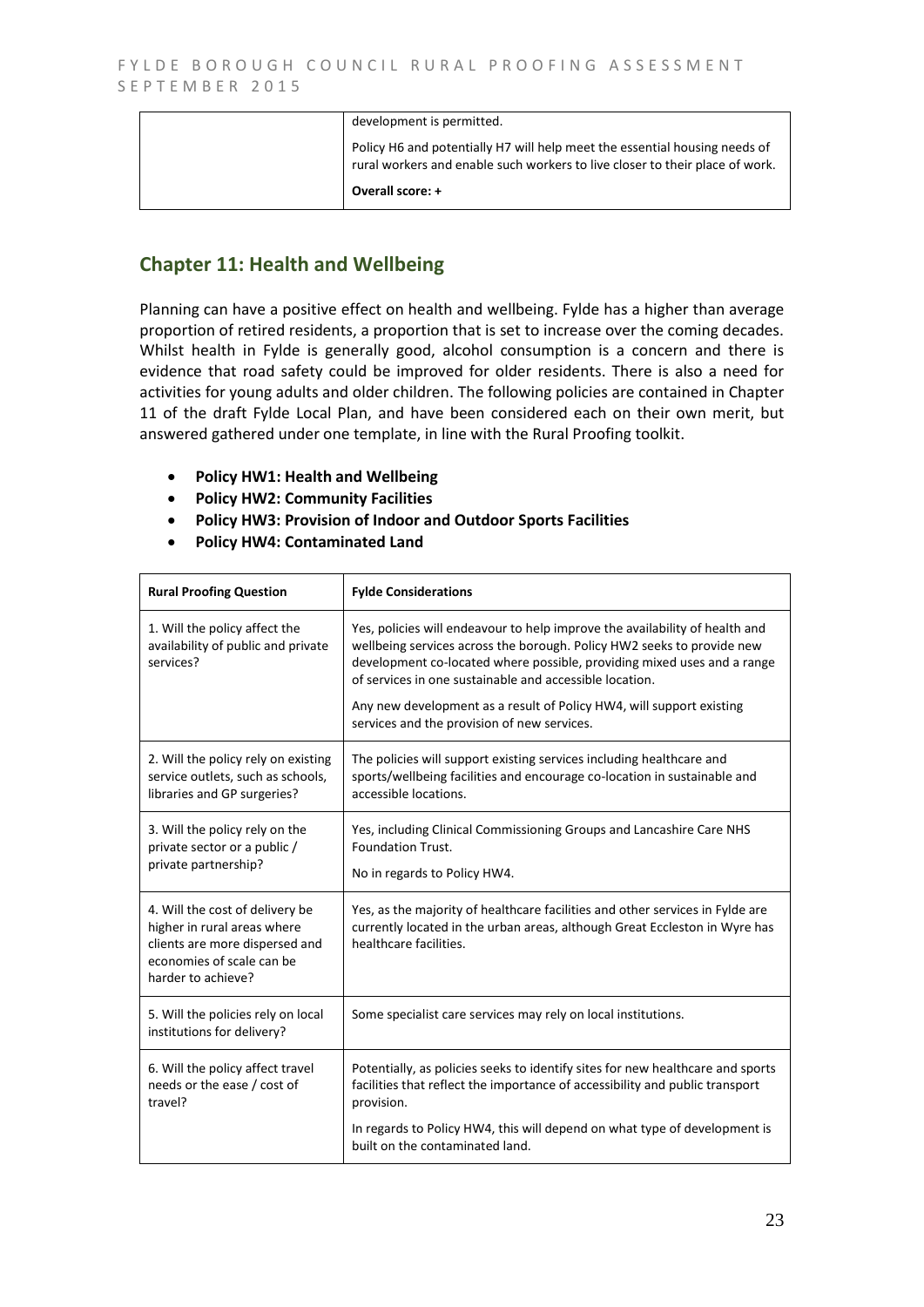FYLDE BOROUGH COUNCIL RURAL PROOFING ASSESSMENT SEPTEMBER 2015

| 7. Does the policy rely on<br>infrastructure (e.g. broadband,<br>ICT, main roads, utilities) for<br>delivery? | Yes                                                                                                                                                                                                                                                                                                                                                                                                                                                                                                                                |
|---------------------------------------------------------------------------------------------------------------|------------------------------------------------------------------------------------------------------------------------------------------------------------------------------------------------------------------------------------------------------------------------------------------------------------------------------------------------------------------------------------------------------------------------------------------------------------------------------------------------------------------------------------|
| 8. Will the delivery of the policy<br>be challenging at the edge of<br>administrative areas?                  | No                                                                                                                                                                                                                                                                                                                                                                                                                                                                                                                                 |
| 9. Is the policy dependent on<br>new buildings or development<br>sites?                                       | Yes, where new facilities/services are provided.                                                                                                                                                                                                                                                                                                                                                                                                                                                                                   |
| 10. Does the policy rely on<br>communicating information to<br>clients?                                       | No                                                                                                                                                                                                                                                                                                                                                                                                                                                                                                                                 |
| 11. Will the policy impact on<br>rural businesses, including the<br>self employed?                            | <b>No</b>                                                                                                                                                                                                                                                                                                                                                                                                                                                                                                                          |
| 12. Will the policy affect land-<br>based industries and, perhaps,<br>rural economies and<br>environments?    | Potentially, Policy HW1 seeks to safeguard and encourage the role of<br>allotments and garden plots within developments and small scale<br>agriculture and farmers markets in providing access to healthy, affordable<br>locally produced food options.                                                                                                                                                                                                                                                                            |
| 13. Will the policy affect people<br>on low wages or in part-time or<br>seasoned employment?                  | No                                                                                                                                                                                                                                                                                                                                                                                                                                                                                                                                 |
| 14. Will the policy target<br>disadvantaged people or places?                                                 | Potentially, Policy HW1 seeks to identify sites for new healthcare facilities<br>that reflect the spatial distribution of need. It also safeguards and<br>encourages the role of allotments, garden plots within developments and<br>small scale agriculture and farmers markets in providing access to healthy,<br>affordable locally produced food options. Polices have been written to<br>provide mixed uses and a range of services in one sustainable and<br>accessible location, available for all the community to access. |
| Summary                                                                                                       | Policies in Chapter 11 seek to reduce health and wellbeing inequalities for<br>all residents in Fylde, including in rural areas. Overall score: +                                                                                                                                                                                                                                                                                                                                                                                  |

## **Chapter 12: Infrastructure, Service Provision and Transport**

A vital element of sustainable development is the provision and delivery of local services and infrastructure. However, lack of infrastructure should not be seen as an obstacle to development, planning should proactively drive and support sustainable economic development including the delivery of infrastructure. The following policies have been considered each on their own merits, but answered under one template, in line with the Rural Proofing toolkit.

- **Policy INF1: Service Accessibility and Infrastructure**
- **Policy INF2: Developer Contributions**
- **Policy T1: Strategic Highway Improvements**
- **Policy T2: Blackpool Airport**
- **Policy T3: Enhancing Sustainable Transport Choice**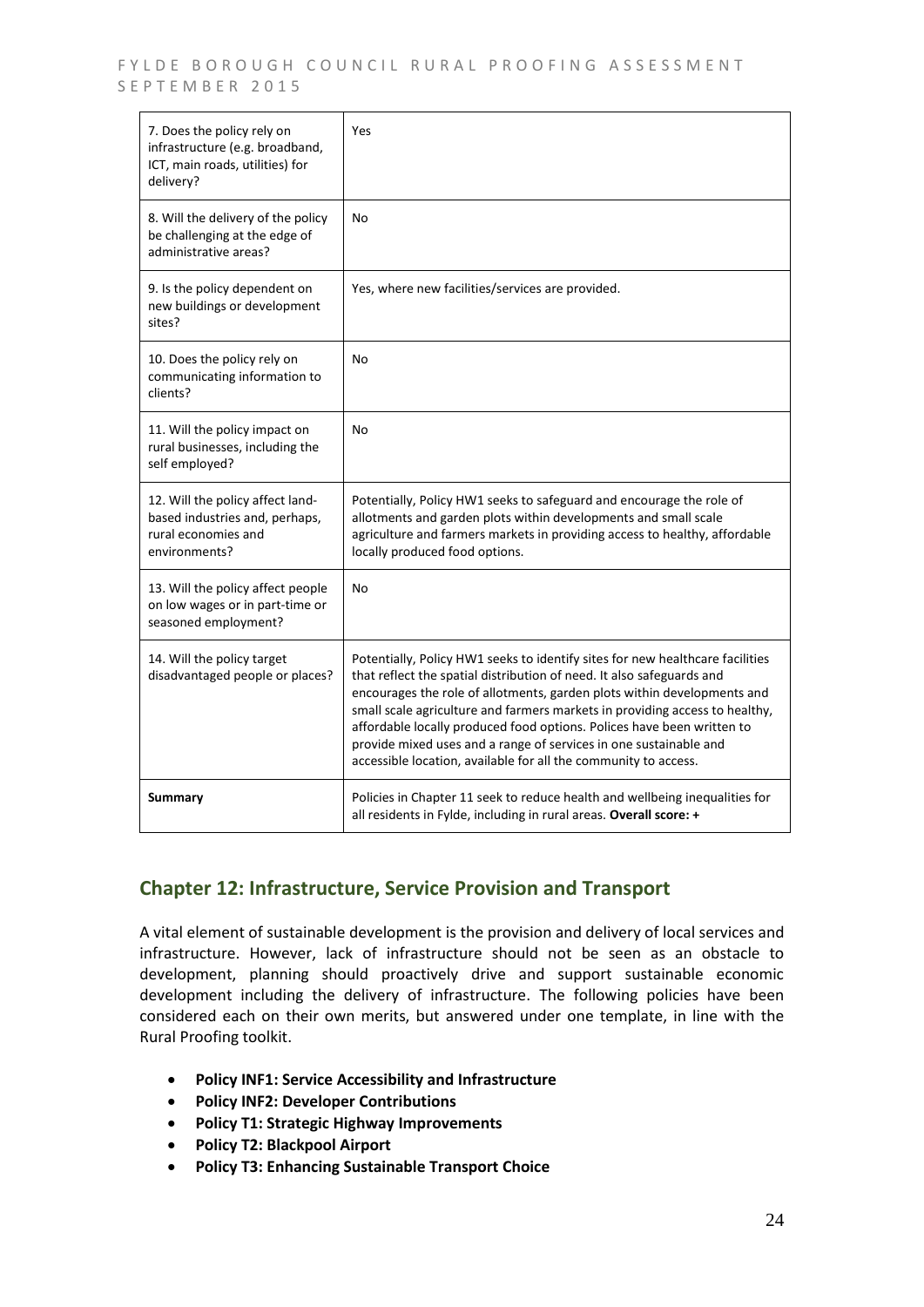## **Policy T4: Parking Standards**

| <b>Rural Proofing Question</b>                                                                                                                      | <b>Fylde Considerations</b>                                                                                                                                                                                                                                                                                                                                                                                       |
|-----------------------------------------------------------------------------------------------------------------------------------------------------|-------------------------------------------------------------------------------------------------------------------------------------------------------------------------------------------------------------------------------------------------------------------------------------------------------------------------------------------------------------------------------------------------------------------|
| 1. Will the policy affect the<br>availability of public and private<br>services?                                                                    | Yes, it will support the provision of new services to support new<br>development and improve public transport in rural areas. Policy T2<br>supports the continuing operation and viability of Blackpool airport.                                                                                                                                                                                                  |
| 2. Will the policy rely on existing<br>service outlets, such as schools,<br>libraries and GP surgeries?                                             | Certain policy will rely on existing services, along with the provision of new<br>services to support new development.                                                                                                                                                                                                                                                                                            |
| 3. Will the policy rely on the<br>private sector or a public /<br>private partnership?                                                              | Yes, to provide the necessary infrastructure and services. This will include<br>Lancashire County Council and the Highways Agency.<br>In regards to Policy T4, it will require developers to provide parking<br>facilities, a flexible approach will be applied dependent on the location of<br>development.                                                                                                      |
| 4. Will the cost of delivery be<br>higher in rural areas where<br>clients are more dispersed and<br>economies of scale can be<br>harder to achieve? | This will depend upon the capacity of different types of infrastructure in<br>the rural areas and the ease of upgrading and/or providing new<br>infrastructure.<br>Not applicable to Policies T2 and T4.                                                                                                                                                                                                          |
| 5. Will the policies rely on local<br>institutions for delivery?                                                                                    | Yes, for the development of community facilities, e.g. parish councils, and<br>also for some non-commercial rural bus services.                                                                                                                                                                                                                                                                                   |
| 6. Will the policy affect travel<br>needs or the ease / cost of<br>travel?                                                                          | Yes, the strategic highways improvements should make it easier for those<br>living in the rural areas to travel. Policy T2 will help maintain and improve<br>access to passenger, holiday and other flights.                                                                                                                                                                                                      |
| 7. Does the policy rely on<br>infrastructure (e.g. broadband,<br>ICT, main roads, utilities) for<br>delivery?                                       | Yes, along with the provision of new infrastructure to support new<br>development.<br>No in regards to Policy T4.                                                                                                                                                                                                                                                                                                 |
| 8. Will the delivery of the policy<br>be challenging at the edge of<br>administrative areas?                                                        | Potentially, if different policies are applied in neighbouring districts.<br>However, in regards to Policy T3 the council will work with neighbouring<br>authorities and transport providers to improve accessibility across the<br>Borough.<br>Close co-operation with Blackpool Council will be required as the airport is<br>located on the boundary of Blackpool and St Annes.<br>No in regards to Policy T4. |
| 9. Is the policy dependent on<br>new buildings or development<br>sites?                                                                             | Yes, Policy T4 in particular is entirely dependent upon new development.                                                                                                                                                                                                                                                                                                                                          |
| 10. Does the policy rely on<br>communicating information to<br>clients?                                                                             | No                                                                                                                                                                                                                                                                                                                                                                                                                |
| 11. Will the policy impact on<br>rural businesses, including the<br>self employed?                                                                  | Yes, there will be a positive impact where new infrastructure provision<br>benefits rural areas, e.g. high speed broadband and strategic transport<br>improvements, including the airport.<br>No in regards to Policy T4.                                                                                                                                                                                         |
| 12. Will the policy affect land-                                                                                                                    | Yes, where development requires further infrastructure and if rural                                                                                                                                                                                                                                                                                                                                               |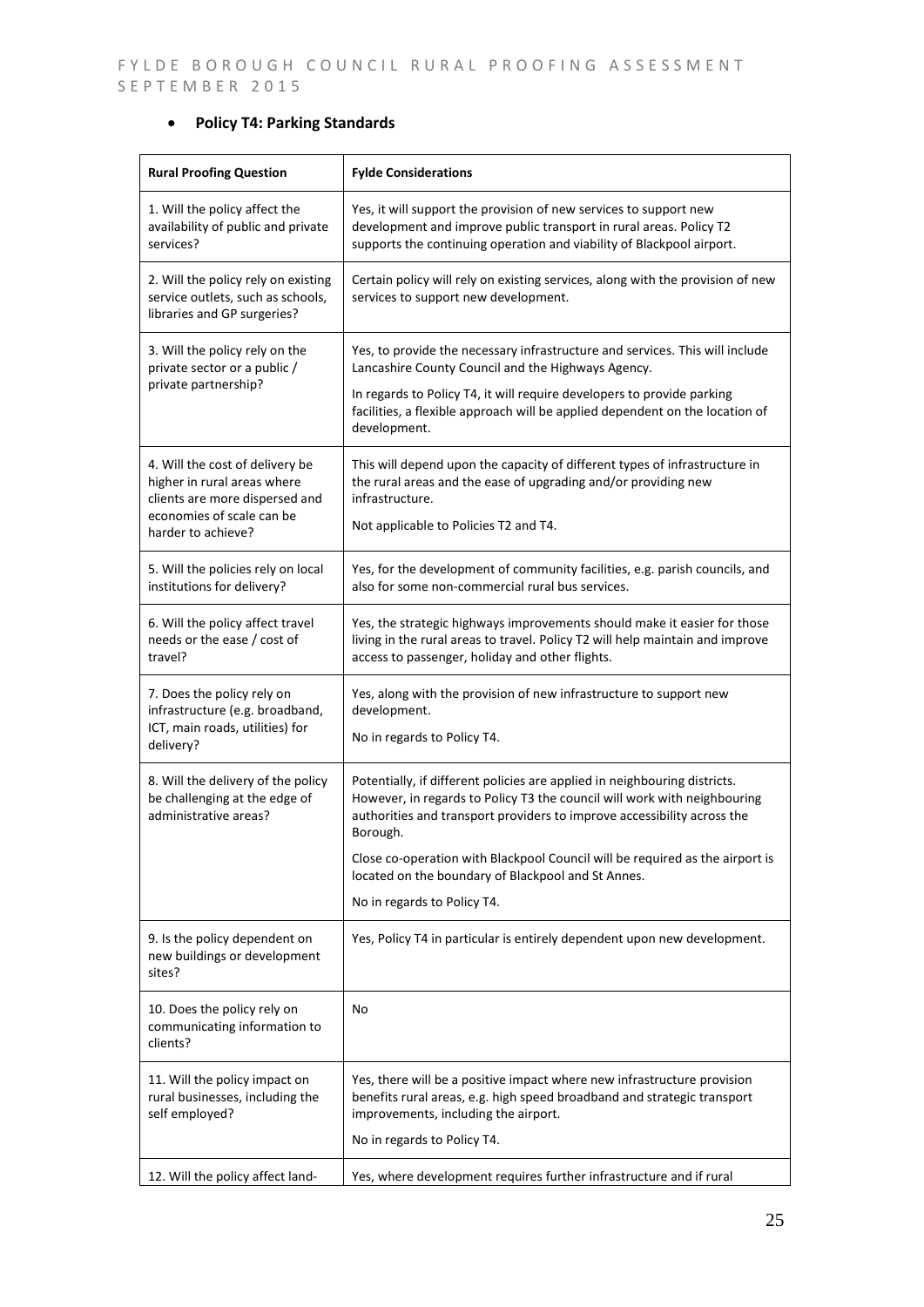| based industries and, perhaps,<br>rural economies and<br>environments?                       | businesses rely upon the airport. Policy T3 will help improve accessibility to<br>and from rural areas.<br>No in regards to Policy T4.                                                                                                                                                                                                                                                                                                                                                                                                                                                                                                                                                                                                                                                                                                                                           |
|----------------------------------------------------------------------------------------------|----------------------------------------------------------------------------------------------------------------------------------------------------------------------------------------------------------------------------------------------------------------------------------------------------------------------------------------------------------------------------------------------------------------------------------------------------------------------------------------------------------------------------------------------------------------------------------------------------------------------------------------------------------------------------------------------------------------------------------------------------------------------------------------------------------------------------------------------------------------------------------|
| 13. Will the policy affect people<br>on low wages or in part-time or<br>seasoned employment? | Yes, where new infrastructure helps to open up new employment<br>opportunities and enhance sustainable transport choices. Policy will also<br>improve access to jobs, including Enterprise Zones at Warton and Blackpool<br>Airport.<br>No in regards to Policy T4.                                                                                                                                                                                                                                                                                                                                                                                                                                                                                                                                                                                                              |
| 14. Will the policy target<br>disadvantaged people or places?                                | Yes, where new infrastructure and infrastructure upgrades can be<br>channelled into schemes that help improve opportunities for<br>disadvantaged people. E.g. high speed broadband and improved<br>sustainable transport choices to and from rural areas.<br>No in regards to Policy T4.                                                                                                                                                                                                                                                                                                                                                                                                                                                                                                                                                                                         |
| <b>Summary</b>                                                                               | These policies are closely related to the location and funding of<br>development, which in most cases will be in or adjacent to existing urban<br>areas. However, there is likely to be a requirement for infrastructure<br>upgrades and/or new provision in the rural areas so as to support new<br>development. Better sustainable transport links and alternative means of<br>transport will improve the health and wellbeing of the community. Policy<br>T2 supports the continuing operation and viability of the airport. Policy T4<br>states that the Council's Parking Standards will be applied, with a flexible<br>approach dependent on location. This should not have a negative impact<br>on rural areas, although people in rural areas may need to rely more on<br>limited public transport facilities to access services in the urban areas.<br>Overall score: + |

## **Chapter 13: Water Resource Management, Flood Risk and Addressing Climate Change**

While climate change is recognised as a global phenomenon, its consequences will be felt at the local level from the associated impacts of increasing temperatures, rising sea levels and extreme weather conditions. Landscape and biodiversity could be eroded as flora and fauna are put under increasing pressure and some species and habitats could be lost where they are unable to adapt quickly to changing conditions. The following policies have been considered each on their own merits, but answered under one template, in line with the Rural Proofing toolkit.

- **Policy CL1: Flood Alleviation, Water Quality and Water Efficiency**
- **Policy CL2: Surface water Run-off and Sustainable Drainage**
- **Policy CL3: Renewable and Low Carbon Energy Generation**
- **Policy CL4: Decentralised Energy Networks and District Heating Systems**

| <b>Rural Proofing Question</b>                                                   | <b>Fylde Considerations</b>                                                                                                                                                                                                                                                                                                                               |
|----------------------------------------------------------------------------------|-----------------------------------------------------------------------------------------------------------------------------------------------------------------------------------------------------------------------------------------------------------------------------------------------------------------------------------------------------------|
| 1. Will the policy affect the<br>availability of public and private<br>services? | Yes, it will help to protect services from flooding. It will also reduce risks to<br>water quality. Policy CL4 has the potential to meet heat demand generated<br>by development schemes, including smaller schemes in rural areas.<br>No in regards to Policy CL3, although this policy does have the potential to<br>reduce costs and carbon emissions. |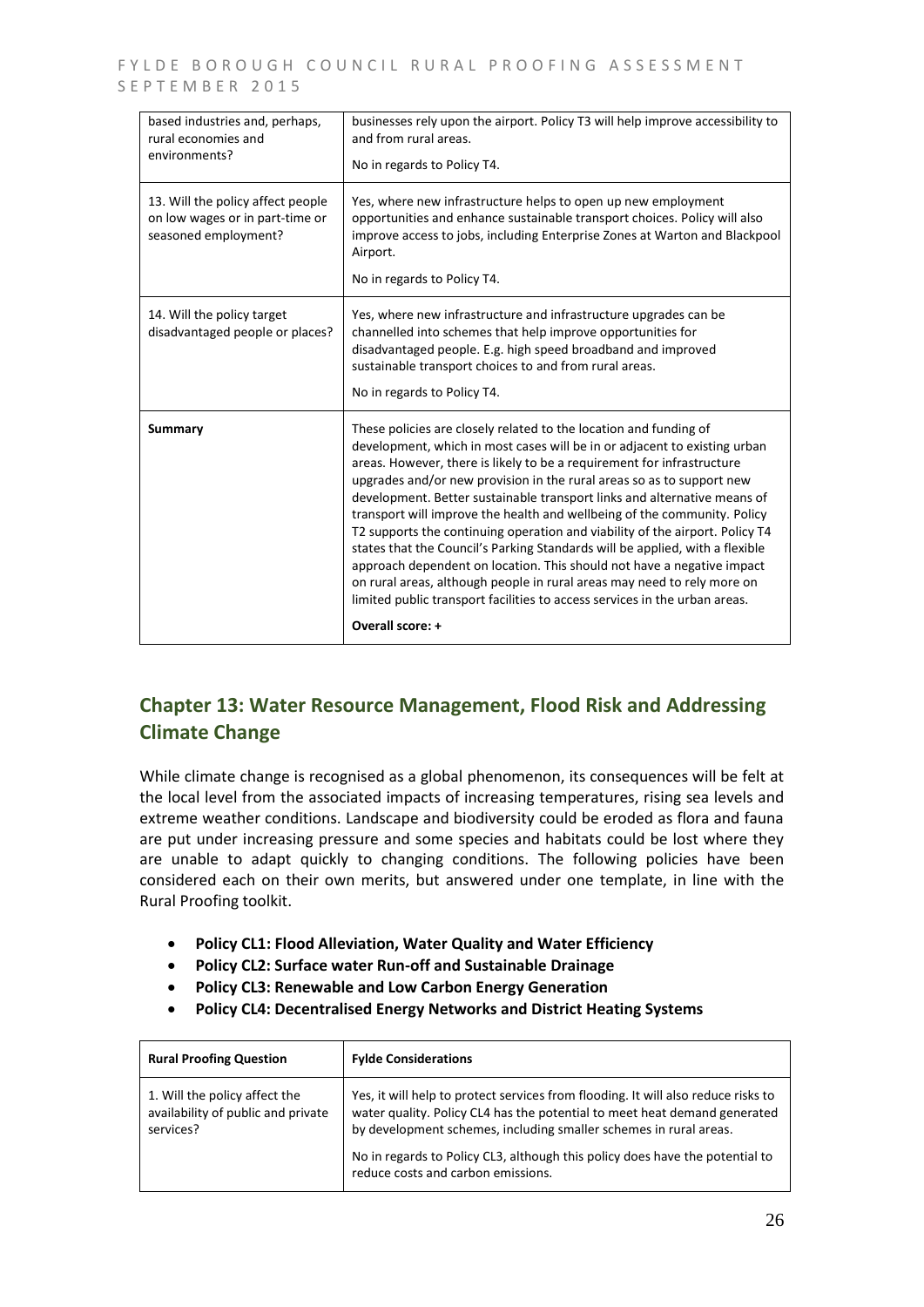| 2. Will the policy rely on existing<br>service outlets, such as schools,<br>libraries and GP surgeries?                                             | No                                                                                                                                                                                                                                                                                                                                                                                                                                      |
|-----------------------------------------------------------------------------------------------------------------------------------------------------|-----------------------------------------------------------------------------------------------------------------------------------------------------------------------------------------------------------------------------------------------------------------------------------------------------------------------------------------------------------------------------------------------------------------------------------------|
| 3. Will the policy rely on the<br>private sector or a public /<br>private partnership?                                                              | Yes, including United Utilities, the Environment Agency, the local authority,<br>developers and landowners.                                                                                                                                                                                                                                                                                                                             |
| 4. Will the cost of delivery be<br>higher in rural areas where<br>clients are more dispersed and<br>economies of scale can be<br>harder to achieve? | No (renewable and low carbon energy schemes are often easier to<br>implement in sparsely populated areas).<br>In regards to Policy CL4 heat demand in the borough is concentrated in the<br>urban areas, and this is also where the majority of major development is<br>proposed. The policy is therefore less likely to be implemented in the rural<br>areas.                                                                          |
| 5. Will the policies rely on local<br>institutions for delivery?                                                                                    | No                                                                                                                                                                                                                                                                                                                                                                                                                                      |
| 6. Will the policy affect travel<br>needs or the ease / cost of<br>travel?                                                                          | No                                                                                                                                                                                                                                                                                                                                                                                                                                      |
| 7. Does the policy rely on<br>infrastructure (e.g. broadband,<br>ICT, main roads, utilities) for<br>delivery?                                       | Yes, including flood defences, wastewater infrastructure and the National<br>Grid's electricity transmission infrastructure.                                                                                                                                                                                                                                                                                                            |
| 8. Will the delivery of the policy<br>be challenging at the edge of<br>administrative areas?                                                        | The management of surface water should be consistent across the Fylde<br>peninsula. Potentially yes in regards to Policy CL3 if neighbouring<br>authorities are applying different renewable and low carbon energy<br>policies.<br>No in regards to policy CL4.                                                                                                                                                                         |
| 9. Is the policy dependent on<br>new buildings or development<br>sites?                                                                             | Yes, the majority of these polices rely on and apply to new development<br>taking place.                                                                                                                                                                                                                                                                                                                                                |
| 10. Does the policy rely on<br>communicating information to<br>clients?                                                                             | Yes, potentially, to owners/tenants of new development and dependent on<br>the impact of the scheme.                                                                                                                                                                                                                                                                                                                                    |
| 11. Will the policy impact on<br>rural businesses, including the<br>self employed?                                                                  | Yes, the policy will help to reduce the risk of flooding to agricultural land<br>and other rural businesses.<br>Policy CL3 could help reduce the costs of operating rural premises. Policy<br>CL4 could potentially provide heat for any new development schemes in<br>the rural areas.                                                                                                                                                 |
| 12. Will the policy affect land-<br>based industries and, perhaps,<br>rural economies and<br>environments?                                          | Yes, policy will help to reduce the risk of flooding to agricultural land and<br>other rural businesses. Policy CL1 will facilitate improvement to water<br>quality, which will reduce adverse impacts on biodiversity, and Policy CL3<br>could help reduce the costs of operating rural premises.<br>Policy CL4 could help reduce the costs of operating rural premises. It will<br>also contribute towards reducing carbon emissions. |
| 13. Will the policy affect people<br>on low wages or in part-time or<br>seasoned employment?                                                        | No                                                                                                                                                                                                                                                                                                                                                                                                                                      |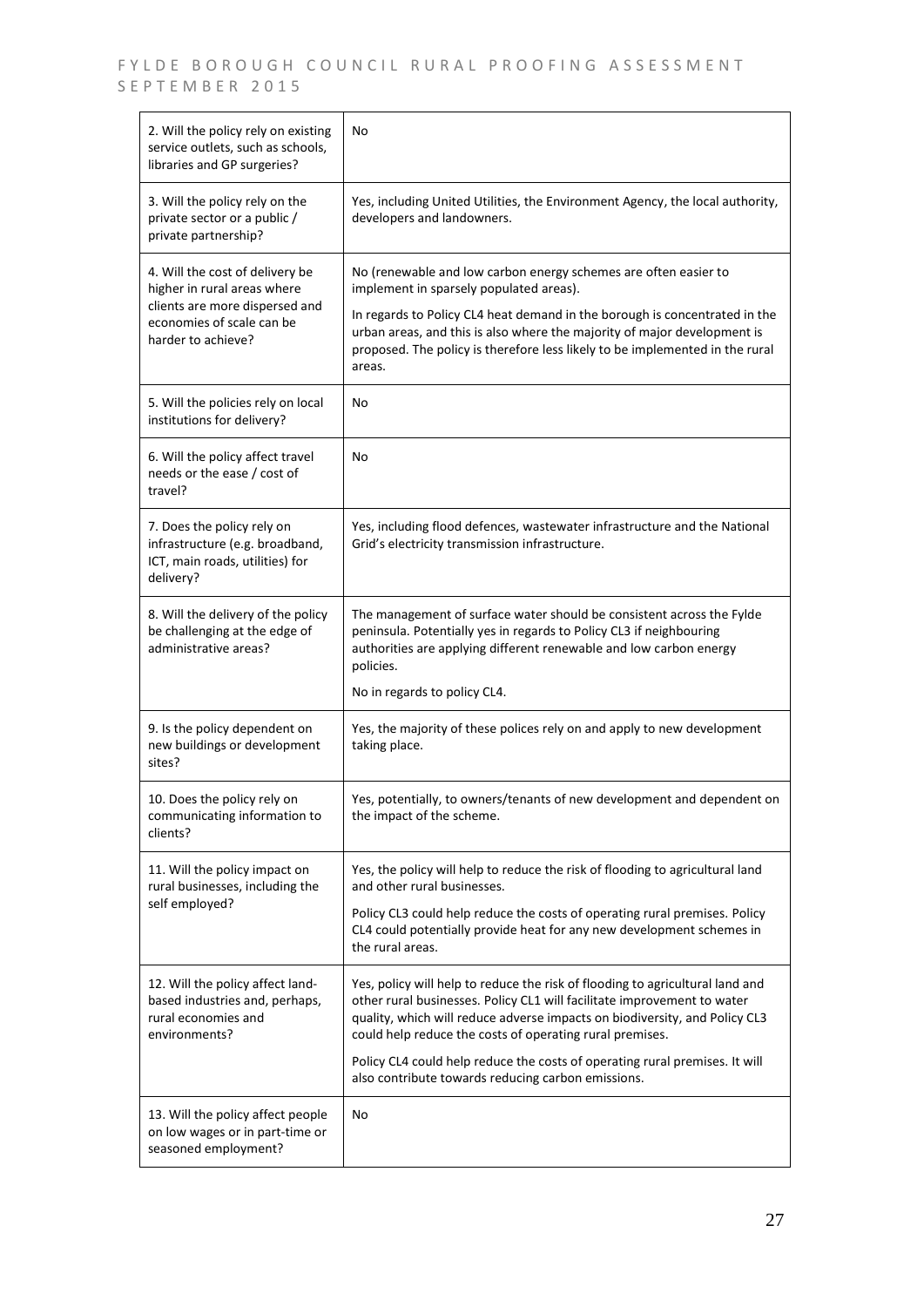| 14. Will the policy target<br>disadvantaged people or places? | No.                                                                                                                                                                                                                                                                                                      |
|---------------------------------------------------------------|----------------------------------------------------------------------------------------------------------------------------------------------------------------------------------------------------------------------------------------------------------------------------------------------------------|
| Summary                                                       | Policy will help to reduce the risk of flooding to agricultural land and other<br>rural businesses. Renewable and low carbon energy schemes are often<br>easier to implement in sparsely populated areas, and Policy CL3 could help<br>reduce the costs of operating rural premises.<br>Overall score: + |

## **Chapter 14: Conserving and Enhancing the Natural, Historic and Built Environment**

The Fylde borough is characterised by its coastline and gentle undulating landscapes. The landscape is constantly evolving through natural and man-made interventions. It is important that these changes are managed in a way that maintains and enhances the landscape's unique and special qualities.

Landscape and biodiversity are closely linked and there are many biodiversity assets that characterise the landscape of the borough. These include field ponds, watercourses, sand dunes and woodland. Fylde's land resource also includes some of the best and most versatile agricultural land in Lancashire. These resources provide important habitats for a variety of species. Some habitats are of national and international importance.

The following policies have been considered on each of their own merits, but answered under one template, in line with the Rural Proofing toolkit.

- **Policy ENV1: Landscape**
- **Policy ENV2: Biodiversity**
- **Policy ENV3: Development in the Nature Improvement Area**
- **Policy ENV4: Protecting Existing Open Space (the Green Infrastructure Network)**
- **Policy ENV5: Provision of New Open Space (the Green Infrastructure Network)**
- **Policy ENV6: Historic Environment**

| <b>Rural Proofing Question</b>                                                                          | <b>Fylde Considerations</b>                                                                                                                                                                                                                                                                                              |
|---------------------------------------------------------------------------------------------------------|--------------------------------------------------------------------------------------------------------------------------------------------------------------------------------------------------------------------------------------------------------------------------------------------------------------------------|
| 1. Will the policy affect the<br>availability of public and private<br>services?                        | Yes, green infrastructure has been proven to attract and retain businesses<br>to an area.                                                                                                                                                                                                                                |
| 2. Will the policy rely on existing<br>service outlets, such as schools,<br>libraries and GP surgeries? | Yes, in terms of parks and open spaces (the Green Infrastructure Network)<br>are service outlets.                                                                                                                                                                                                                        |
| 3. Will the policy rely on the<br>private sector or a public /<br>private partnership?                  | Yes, in regards to new development partnerships with agents, developers,<br>housing associations, land-owners and funding organisations, and to deliver<br>open space and to contribute towards the CIL. It may also be required for<br>under Policy ENV6 for development that protects and enhances heritage<br>assets. |
| 4. Will the cost of delivery be<br>higher in rural areas where                                          | No, there will be less development in the rural areas, therefore the<br>measures set out in Policy ENV5 will be applied less to development in                                                                                                                                                                           |